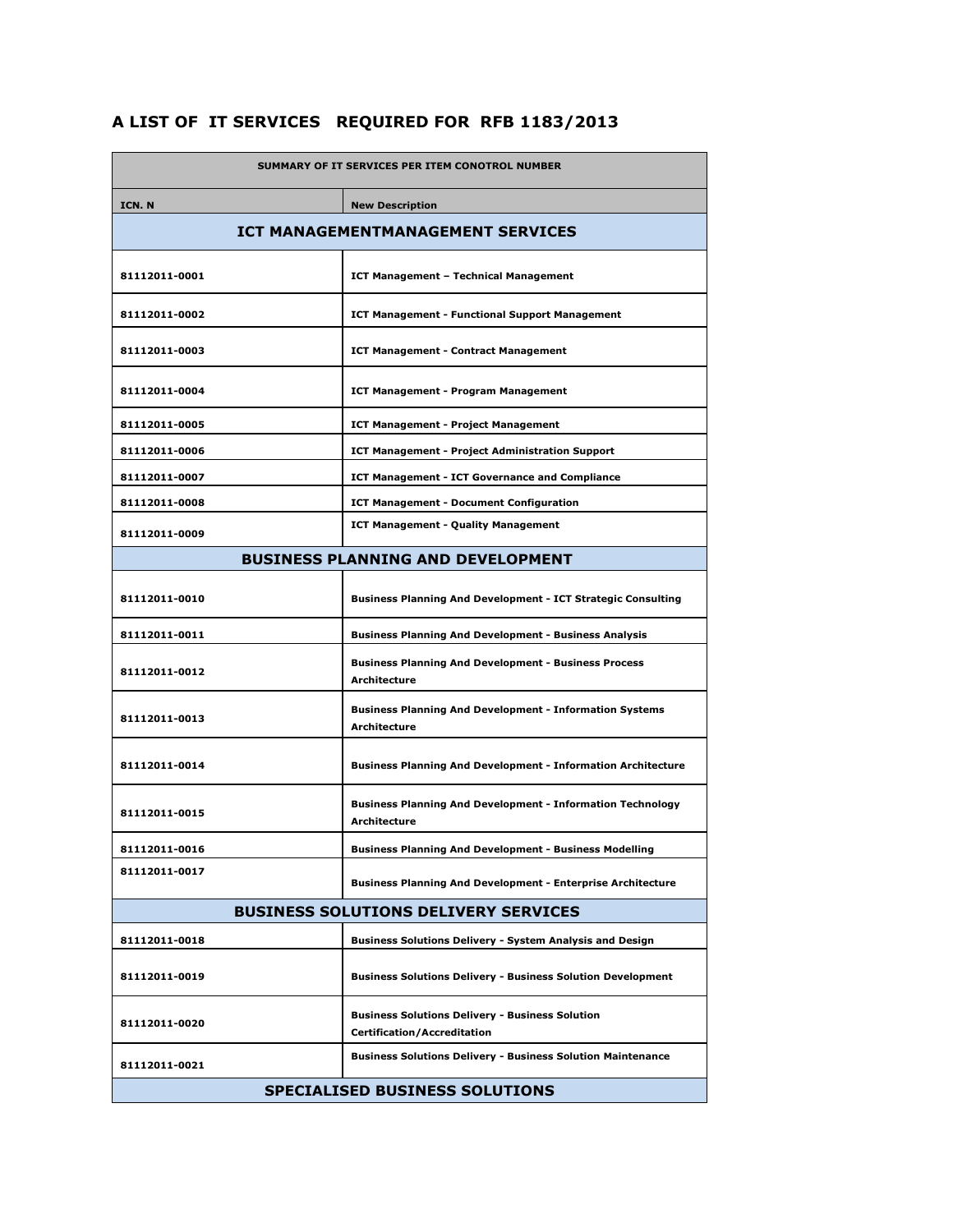| 81112011-0022                                    | <b>Business Solutions Delivery - Specialised - Business Intelligence</b>                       |  |
|--------------------------------------------------|------------------------------------------------------------------------------------------------|--|
| 81112011-0023                                    | <b>Business Solutions Delivery - Specialised - Geographic</b><br><b>Information Management</b> |  |
| 81112011-0024                                    | <b>Business Solutions Delivery - Specialised - Document and Image</b><br>Management            |  |
| 81112011-0025                                    | <b>Business Solutions Delivery - Specialised - Knowledge</b><br>Management                     |  |
| 81112011-0026                                    | <b>Business Solutions Delivery - Application Configuration</b><br>Management                   |  |
| 81112011-0027                                    | Business Solutions Delivery - Service Delivery (SLA) Management                                |  |
| 81112011-0028                                    | <b>Business Solutions Delivery - Capacity Planning and Availability</b><br>Management          |  |
|                                                  | <b>INFORMATION SECURITY SERVICES</b>                                                           |  |
| 81112011-0029                                    | <b>Information Security - Security Architecture</b>                                            |  |
| 81112011-0030                                    | <b>Information Security - Business Continuity Consultancy</b>                                  |  |
| 81112011-0031                                    | <b>Information Security - Policy Development and Implementation</b>                            |  |
| <b>SPECIALISED SECURITY SERVICES</b>             |                                                                                                |  |
| 81112011-0032                                    | <b>Information Security - Specialised - Access Control</b>                                     |  |
| 81112011-0033                                    | <b>Information Security - Specialised - Identity Management</b>                                |  |
| 81112011-0034                                    | <b>Information Security - Specialised - Physical and Environmental</b><br><b>Security</b>      |  |
| 81112011-0035                                    | <b>Information Security - Specialised - Communication and</b><br><b>Operations Security</b>    |  |
| 81112011-0036                                    | <b>Information Security - Specialised - Application Security</b>                               |  |
| 81112011-0037                                    | <b>Information Security - Business Solution Compliancy</b>                                     |  |
| <b>BUSINESS SOLUTION IMPLEMENTATION SERVICES</b> |                                                                                                |  |
| 81112011-0038                                    | <b>Business Solution Implementation - Application / ICT/COTS</b><br><b>Training</b>            |  |
| 81112011-0039                                    | <b>Business Solution Implementation - Training Development and</b><br><b>Accreditation</b>     |  |
| 81112011-0040                                    | <b>Business Solution Implementation - Application Deployment</b><br>Support                    |  |
| 81112011-0041                                    | <b>Business Solution Implementation - Organisational Change</b><br>Management                  |  |
| 81112011-0042                                    | <b>Business Solution Implementation - ICT Infrastructure</b><br><b>Acquisition Management</b>  |  |
| 81112011-0043                                    | <b>Business Solution Implementation - Operational Procedure</b><br><b>Development</b>          |  |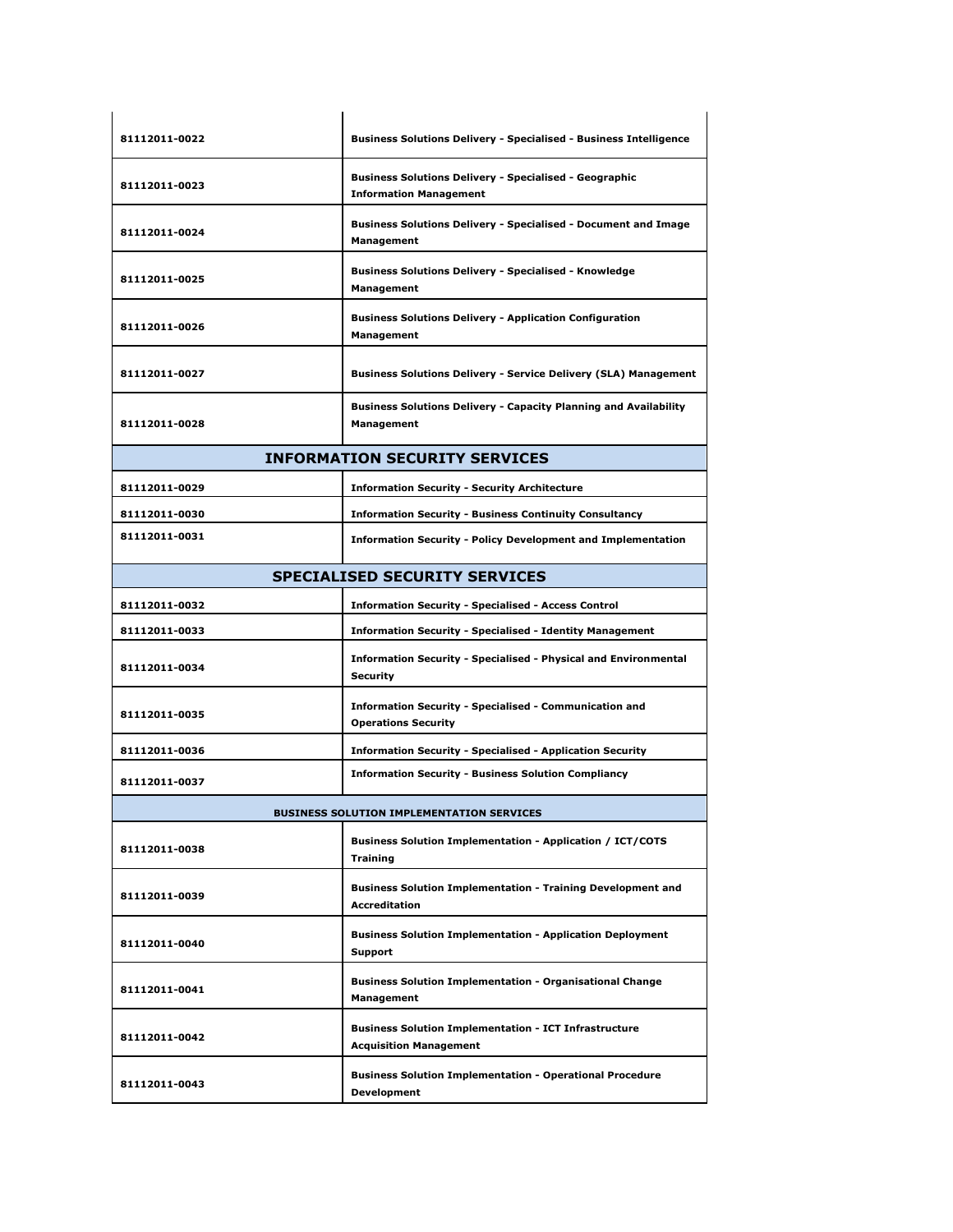|                                 | <b>ICT SERVICE SUPPORT MANAGEMENT</b>                                           |
|---------------------------------|---------------------------------------------------------------------------------|
| 81112011-0044                   | ICT Services Support Management - Service Management Centre                     |
| 81112011-0045                   | ICT Services Support Management - Service Level Management                      |
| 81112011-0046                   | <b>ICT Services Support Management - Problem Management</b>                     |
| 81112011-0047                   | <b>ICT Services Support Management - Incident Management</b>                    |
| 81112011-0048                   | <b>ICT Services Support Management - ICT Configuration</b><br>Management        |
| 81112011-0049                   | <b>ICT Services Support Management - Performance and Capacity</b><br>Management |
| 81112011-0050                   | ICT Services Support Management - Change and Release<br>Management              |
| <b>DATA CNTRE SERVICES</b>      |                                                                                 |
| 81112011-0051                   | Data Centre - Data Centre Architecture Planning and Design                      |
| 81112011-0052                   | Data Centre - Disaster Recovery and Business Continuity                         |
| 81112011-0053                   | Data Centre - Printing                                                          |
| 81112011-0054                   | Data Centre - Software Support and Maintenance                                  |
| 81112011-0055                   | Data Centre - Database Support and Maintenance                                  |
| 81112011-0056                   | <b>Data Centre - Data Centre Operations</b>                                     |
|                                 | <b>COMMUNICATION NETWORK SERVICES</b>                                           |
| 81112011-0057                   | Communication Network - WAN/VPN Planning and Design                             |
| 81112011-0058                   | Communication Network - WAN/VPN Development and<br><b>Implementation</b>        |
| 81112011-0059                   | <b>Communication Network - WAN/VPN Maintenance</b>                              |
| 81112011-0060                   | <b>Communication Network - Network Monitoring and Management</b>                |
| 81112011-0061                   | <b>Communication Network - Internet/Intranet Hosting</b>                        |
| 81112011-0062                   | Communication Network - Telecommunication                                       |
| <b>LAN AND DESKTOP SERVICES</b> |                                                                                 |
| 81112011-0063                   | LAN And Desktop - LAN Planning and Design                                       |
| 81112011-0064                   | <b>LAN And Desktop - LAN Support</b>                                            |
| 81112011-0065                   | LAN And Desktop - LAN and Desktop Support                                       |
|                                 |                                                                                 |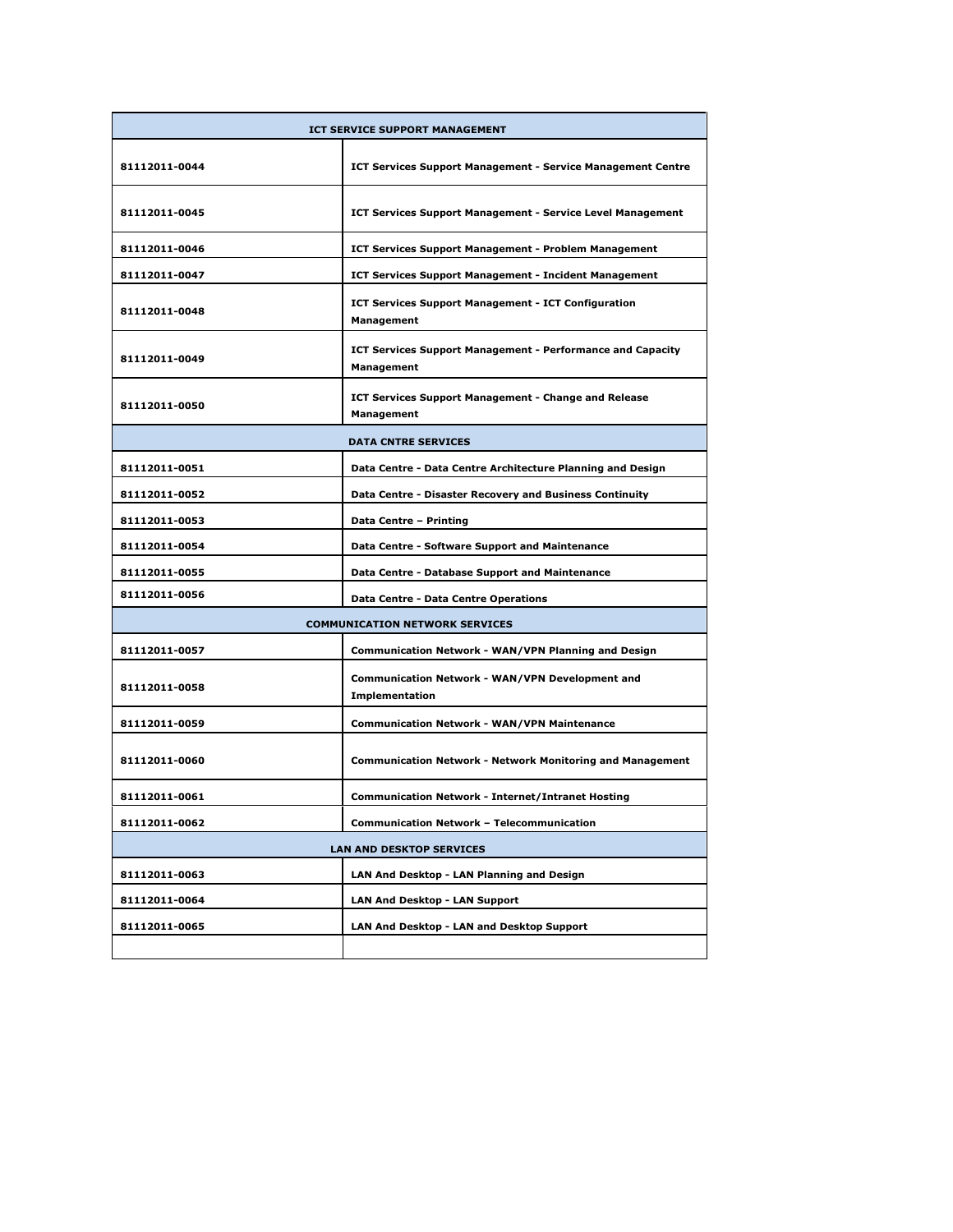#### **ICT MANAGEMENT SERVICES**

The ICT Management Services portfolio consists of services traditionally related to the technical or functional governance of an ICT domain, but with specific reference to the human effort related to such management or administrative activities.

#### **1.1 Technical Management Services: ICN no. 81112011-0001**

Technical Management Services will typically be used for the management or supervising of application development, application maintenance, or any technical domain within the ICT environment. The service will typically be called for when one or more technical expertise are required with specific technical experience of proficiencies, as independent resources in an advisory or specific execution role. Any skill combinations may be called for in terms of this service, but services will typically relate to the technical management, inclusive of project and program management.

#### **1.2 Functional Support Management Services: ICN no. 81112011-0002**

Functional Support Management Services relates to the management or supervising of teams and individual responsible to functionally support of business solutions, applications or specific software products. Functional support can range from the effective utilisation of such product, training, data capturing, up to the physical operation of such products. The service will typically be called for when one or more managers are required with background in functional support services, as independent resources in an advisory or specific execution role.

#### **1.3 Contract Management Services: ICN no. 81112011-0003**

Often within technical environments dedicated staff is assigned to Contract Management Services. This service will normally relate to the management of supplier/Client contracts and related service level agreement (SLAs) or even internal operational level agreements (OLAs). Experience that will be called in terms of this service will relate to the compilation of such contracts, SLAs and OLAs, definition of service metrics and/or the monitoring of performance indicators.

#### **1.4 Programme Management Services: ICN no. 81112011-0004**

This Programme Management Service will normally relate to the monitoring and execution of two or more related or independent projects. Such projects can be executed in a single domain or multiple domains, where the coordination and alignment of such activities or initiatives is crucial for the success in the execution thereof. The programme management services will normally relate to the governance of projects within specific constraints (e.g. financial limits, dedicated resources, regulatory frameworks) or to provide feedback to external stakeholders on the progress of activities within.

#### **1.5 Project Management Services: ICN no. 81112011-0005**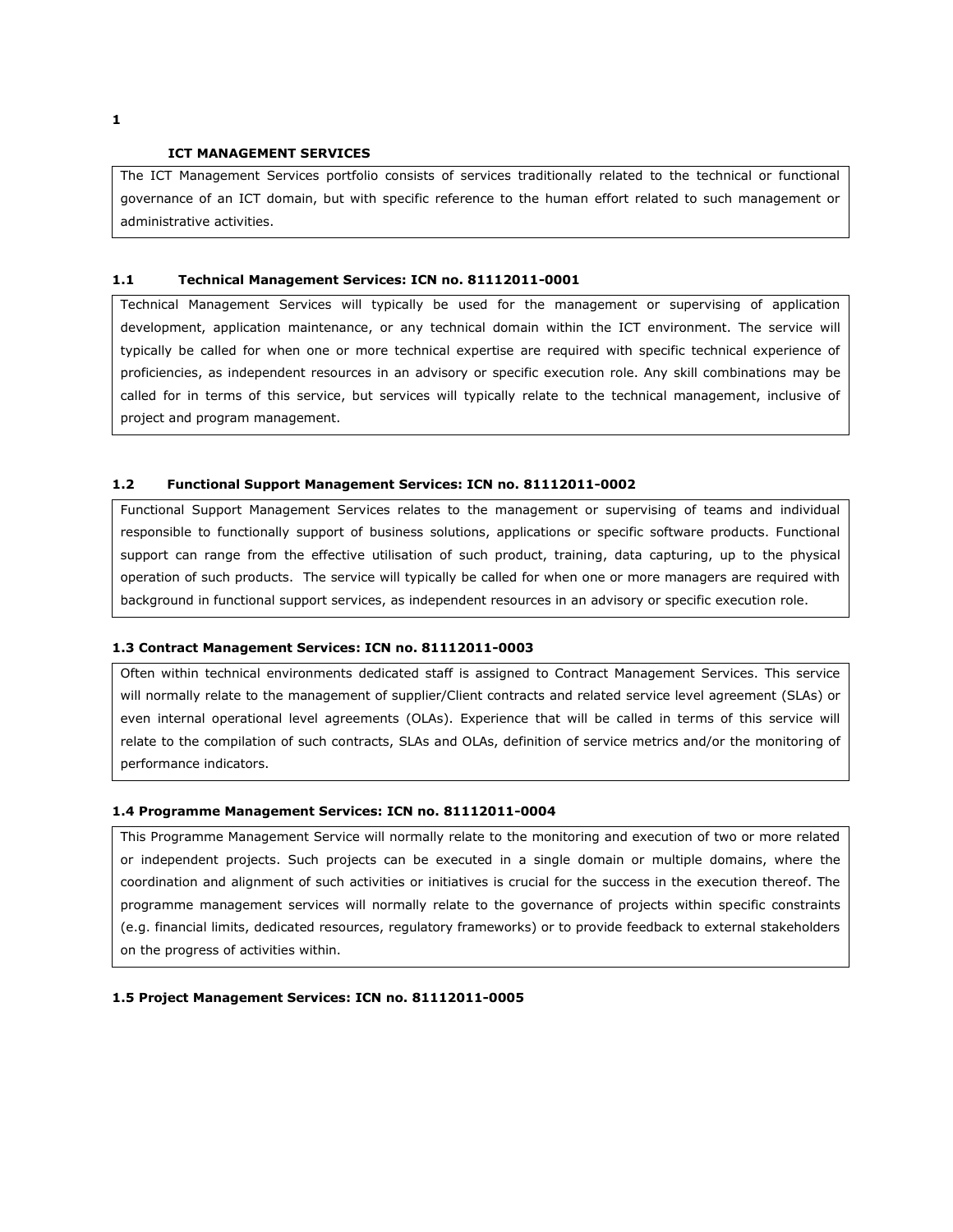Project Management Services can consist of the services of project managers to oversee ICT projects or specific portions thereof, to define standards or to enforce standards. The services may call for certified staff, but may also include any other skill sets related to the execution of projects in assistance, coordinating or advisory perspective, to cover the full spectrum of related services or any independent portions thereof. Skills set in this service group may include project management toolset experts or project management methodology experts to assist with defining, auditing or improving project management principles.

## **1.6 Project Administration Support Services: ICN no. 81112011-0006**

Project Administration Support Services may consist of any support service that is used in executing of ICT projects where such capability is required in a full time or part time capacity to ensure the successful execution of the project. This service focuses on the coordinating project documentation, finances and resource utilisation in context to defined standard.

# **1.7 ICT Governance and Compliance Services: ICN no. 81112011-0007**

The delivery and execution of ICT related services are subject to standards and policies and other regulatory frameworks to ensure its successful completion, interoperability, acceptance and/or certification. Skills sets required in this regard may be any specialist of any ICT discipline, proficient in one or more of the following governance principles in an advisory or execution role:

- 1.7.1 Statutory Frameworks e.g. Act's, Regulations, Prescripts;
- 1.7.2 Policies Frameworks e.g. Security Policy, MISS, Open Standards Policy;
- 17.3 Governance Frameworks e.g. COBIT, PMBOK;
- 1.7.4 Best Practice Implementations e.g. ITIL; and
- 1.7.5 Accreditation/Certification e.g. SAQA, PMI, ISO.

## **1.8 Document Configuration Services: ICN no. 81112011-0008**

Configuration services would normally, in basic form, consist of managing documents and other ICT deliverables, where effective version control and traceability of such items are of vital importance. This is not to be confused with Asset Configuration or Software Configuration. These services may consist of the following:

- 1.8.1 document management in electronic or manual format;
- 1.8.2 document configuration management i.e. adhering layout or methodology, standards and version control;
- 1.8.3 language editing; and
- 1.8.4 document production, reproduction and distribution.

# **1.9 Quality Management Services: ICN no. 81112011-0009**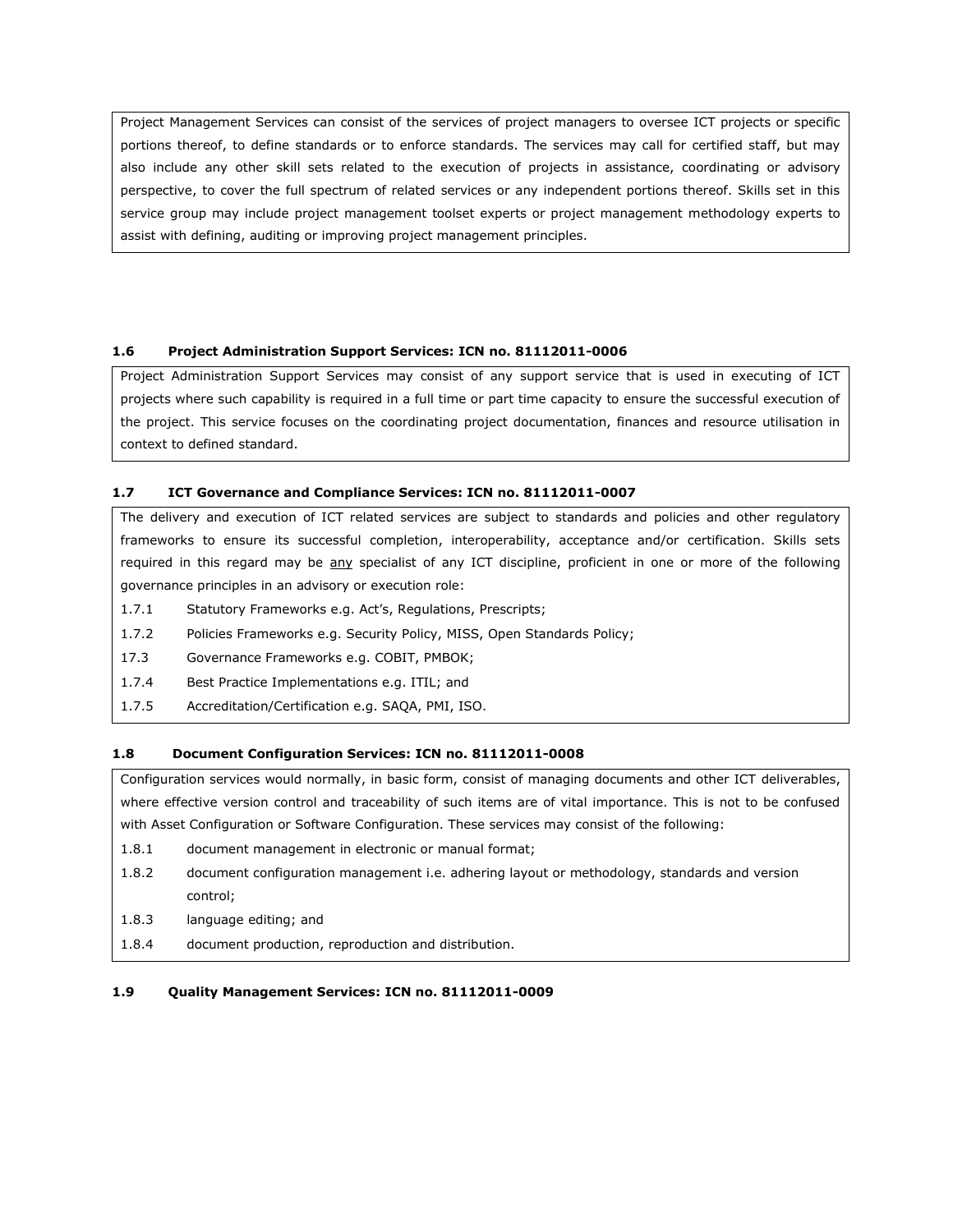Quality Management Services are normally associated with the certification of any ICT business (or portion thereof) in terms of ICT industry best practices, e.g. ISO certification, ITIL certification and PMBOK certification. Besides the initial certification, this service is normally also associated with the auditing of the consistent execution of ICT processes within such certified frameworks with the explicit intension to remain compliant and to constantly improve on such services. Quality Management services can also be applied from a good practise perspective, without the requirement for formal certification.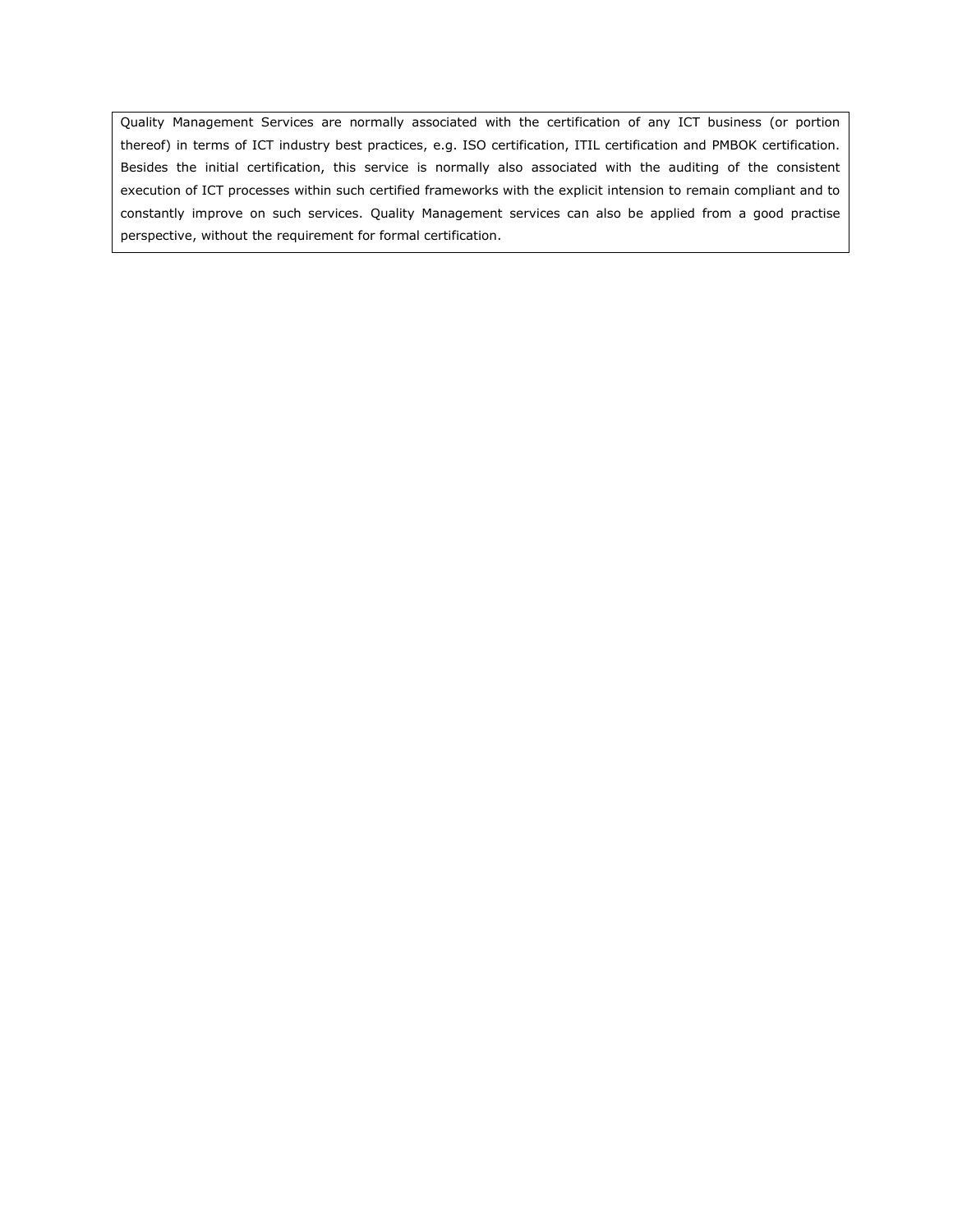## **2 Business Planning and Development**

The Business Planning and Development portfolio consists of services and skills sets related to the analysis and modelling of business processes, services and information entities, to form part of enterprise, departmental or business process specific architectures to define the ICT operational requirements. The methodologies that need to be applied and the skill sets combinations will be defined in the respective task directives.

## **2.1 ICT Strategic Consulting: ICN no. 81112011-0010**

ICT Strategic Consulting normally consist of advice and consultation on both short- and long-term business objectives of an organisation, identifying how Information and Communication Technologies (ICT) can help resolve immediate needs, while helping the organisation achieve its long-term goals and improve its long-term performance.

Tasked with the development of a strategic ICT plan, such plan would contain key ICT objectives tied to the organisation's business strategy, and a detailed plan of action required to achieve those objectives.

- 2.1.1 A typical strategic consulting process includes the following stages:
- 2.1.1.1 strategic business analysis, identifying business structure and key business processes (what the system is and what the system does);
- 2.1.12 system architecture design, determining key components of a new system and principles of their collaboration;
- 2.1.1.3 system implementation plan, defining a set of major projects to be completed, with timeframes; and
- 2.1.1.4 execution of the system implementation plan, executing the projects and ensuring achievement of organisational objectives.
- 2.1.2 ICT strategic consulting may:
- 2.1.2.1 use formal frameworks or methodologies to identify problems or suggest more effective or efficient ways of performing business tasks; and
- 2.1.3 involve the identification and cross-fertilization of best practices, analytical techniques, change management and coaching skills, technology implementations, strategy development or even the simple advantage of an outsider's perspective.

ICT Strategic Consulting Services identifies and quantifies business value through improvement in business and operational efficiencies and helps transform business by creating new business opportunities through ICT.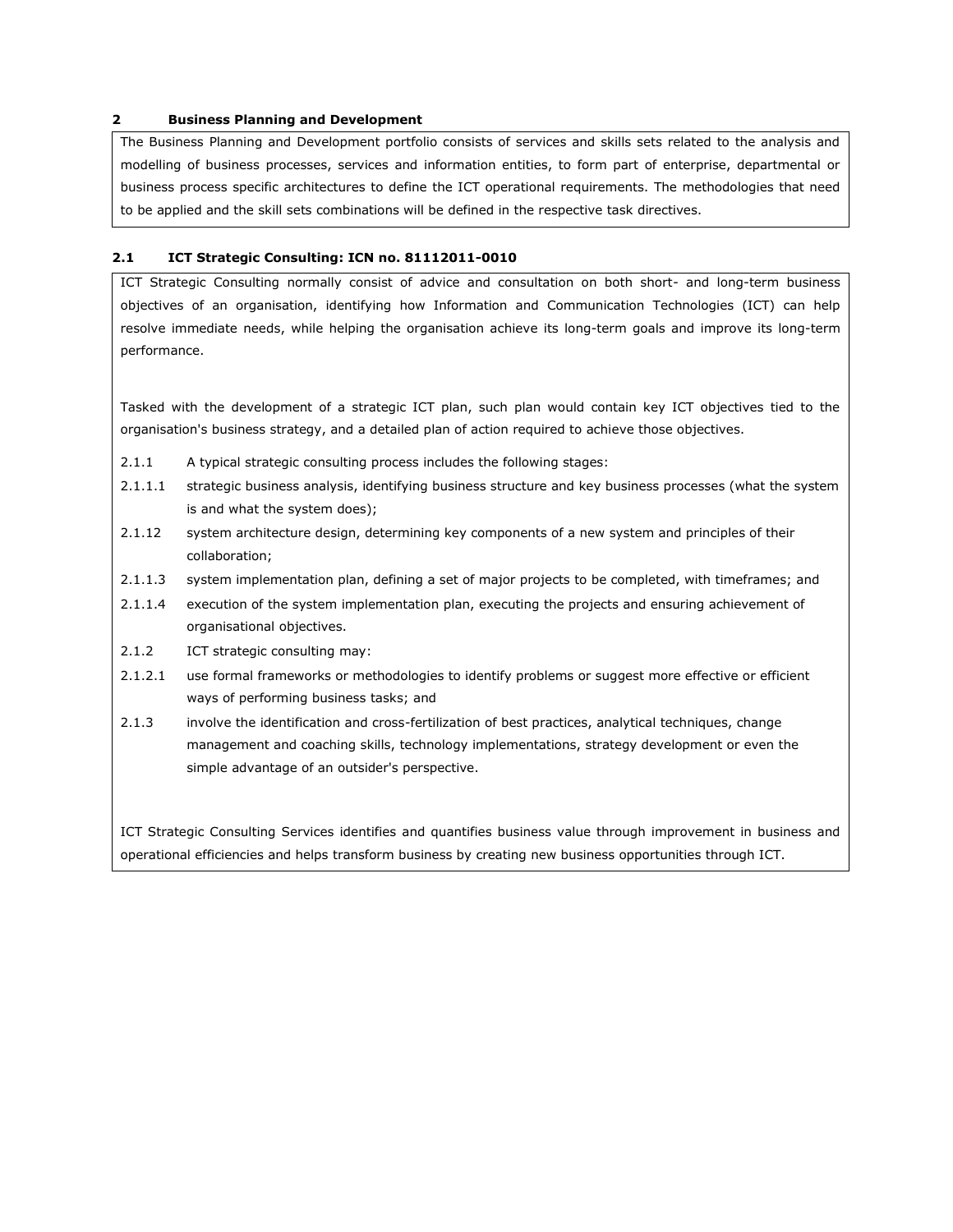## **2.2 Business Analysis Services: ICN no. 81112011-0011**

Business Analysis Services would normally be used to analyse business needs, to help identify business problems and propose solutions, using the discipline of business analysis.

Traditionally Business Analysts would develop functional design specifications and are usually involved in improving business processes. They assess the impact of change on business areas and can review and redesign business processes. The Business Analyst liaises between the business side of an enterprise and the ICT function or external Service Providers.

Key profile/skills requirements include:

- 2.2.1 Business Analysts should have background knowledge of the subject to make the requirements gathering efficient, or at least have the skills to apply logical analytical thought to a business issue. This kind of investigation is also known as domain analysis;
- 2.2.2 Business Analysts provides expertise in the modeling of business processes; conduct as-is/to-be business processes, is instrumental in the business process re-engineering (BPR) and involved in the change management exercise;
- 2.2.3 IT capabilities, understanding of what systems can and cannot do;
- 2.2.4 feasibility studies including analysis around how realistic the requirements are in terms of effort, time and costs;
- 2.2.5 skills required to successfully execute the business analysis process include
- 2.2.5.1 communication skills;
- 2.2.5.2 understanding a variety of technologies and platforms (Client/server and mainframe);
- 2.2.5.3 entity-relationship diagrams and relational database concepts;
- 2.2.5.4 object-oriented technologies (Rational Rose, object-oriented analysis, object-oriented design, object-oriented programming); and

2.2.5.5 the SDLC;

- 2.2.6 techniques that a Business Analyst uses to gather and document requirements (existing systems and/or processes) will be based on departmental standards; and
- 2.2.7 the Business Analyst needs to have the ability to assemble, analyze and evaluate data and to be able to make appropriate and well-reasoned recommendations and decisions to support the business stakeholders and the project team.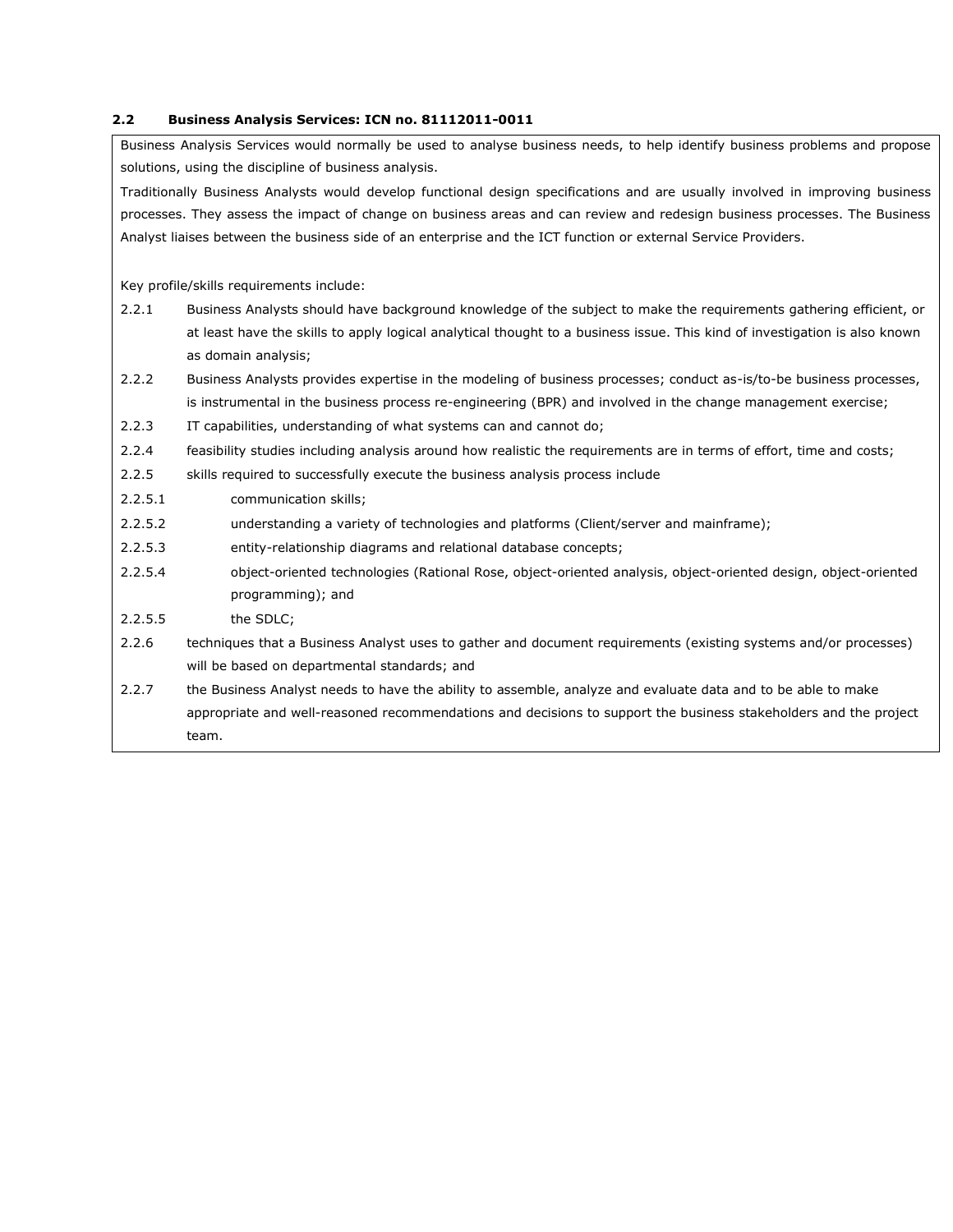#### **2.3 Business Process Architecture Services: ICN no. 81112011-0012**

Business Process Architecture typically is a process architecture in a written or diagrammatic summary of the value chains and business processes supported by a given organisation.

A good process architecture shows how value chains and business processes are related to each other and to the strategic goals of the organisation.

It establish processes that links business strategy to Information Technology systems development to ensure business value. It combines process/workflow, functional, organisational and data/resource views with underlying metrics such as costs, cycle times and responsibilities to provide a foundation for analysing value chains, activity-based costs, bottlenecks, critical paths and inefficiencies.

Business Architecture is the expression of the enterprise's key business strategies and their impact on business functions and processes. Business Architecture aims to:

- 2.3.1 define the business events, owners and stakeholders of each business process, as well as the interconnection of the processes, both internal and external;
- 2.3.2 consists of current and future state models of business functions, processes and information value chains;
- 2.3.3 documents the organisation's mission, objectives, and goals;
- 2.3.4 documents the business functions structure, core business procedures, processes and activities; and
- 2.3.5 uses functional decomposition diagrams, capabilities and organisational models.

## **2.4 Information Systems Architecture Services: ICN no. 81112011-0013**

This Information Systems Architecture Service will provide for compiling a coherent vision of an organisation's current and target information provision. The information systems architecture will typically make explicit, all the elements of the information provisioning systems and their mutual relationships, their relationships with the business architecture and the ICTarchitecture, and the reasons for these ties. The resultant architecture will make recommendations in relation to information functions and structures. These choices are documented in the form of principles, standards and models.

## **2.5 Information Architecture Services: ICN no. 81112011-0014**

Information Architecture (IA) refers to data modelling and the analysis and design of the information within the system, concentrating on entities and their interdependencies. IA models the information requirements of an organisation, driven by the Business Architecture, for the total enterprise and per subject area, independent of organisation and technology.

The Information Architect is responsible to perform the necessary analysis and design tasks related to developing an enterprise information architecture aligned with a set of technology competencies. Information Architect is responsible for defining the EIA process and leads the effective integration of this process with other related business and processes. IA is expressed as a high level map or information value chain, relating the specific business functions to information needs by describing the key artefacts of business events. IA provides logical models of the business's entities (the categories of relevant and related people or things about which the organisation needs to retain information and elements) and the elements (the smallest artefact of data that the business deals with). IA models the key information flow between business events and between business processes, both internal and external (including conceptual schemas, process flow diagrams, information flow diagrams, association matrices of current and future enterprise information requirements). IA guides the applications development and facilitates integration and sharing of data.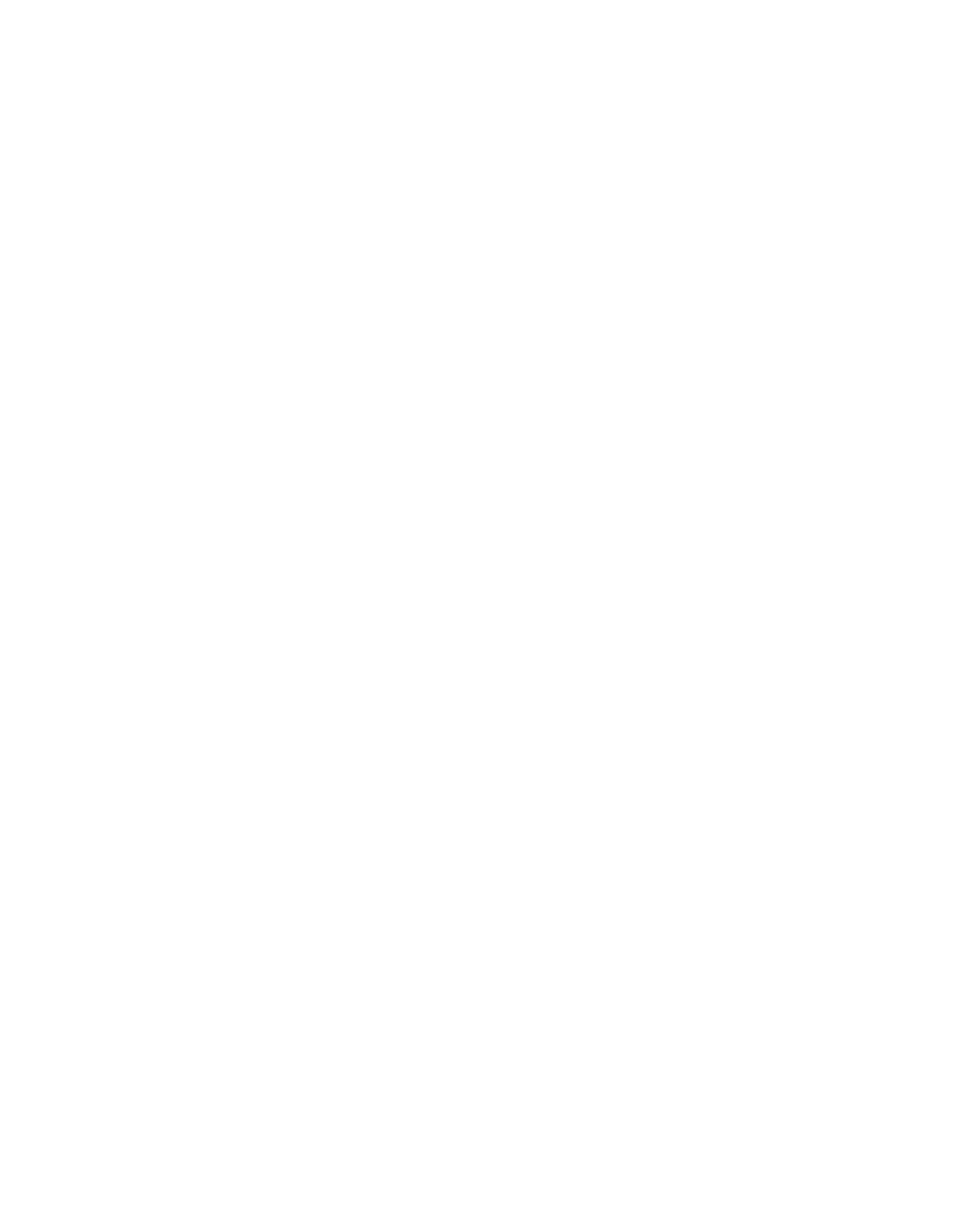#### **2.6 Information Technology Architecture Services: ICN no. 81112011-0015**

ICT Architecture Services refers to the performance of the analysis and design tasks related to the development of technology architectures that is aligned with Client requirements according to the accepted Process Information Technology Architecture models and guides the infrastructure component of the enterprise's ICT deployment.

It provides the framework and an underlying set of rules and descriptions that govern how complimentary components can together provide an infrastructure base upon which applications can be built, ported and integrated in order to support the business processes of the enterprise. The infrastructure component architectures include the architectures for the computing platform, the network, infrastructure software, middleware and database architecture.

## **2.7 Business Modelling Services: ICN no. 81112011-0016**

This service will consist of modelling the Client's business as defined by its key strategies, stakeholders, mission, functions, processes and organisational structures both for current and future state on a project/initiative. Modelling the hierarchical analysis of the key functions, sub-functions, and associated information required in support of the organisation's major activities that provides a framework for developing the information architecture and establishing the information systems development plan.

Business Process Modelling is the process that links business strategy to ICT systems development to ensure business value. It combines process/workflow, functional, organisational and data/resource views with underlying metrics such as costs, cycle times and responsibilities to provide a foundation for analysing value chains, activitybased costs, bottlenecks, critical paths and inefficiencies.

This service caters for the capturing of business models only, to formalise other analysis service and/or the actual gathering of the information. Departmental modelling standards must be adhered to.

## **2.8 Enterprise Architecture Services: ICN no. 81112011-0017**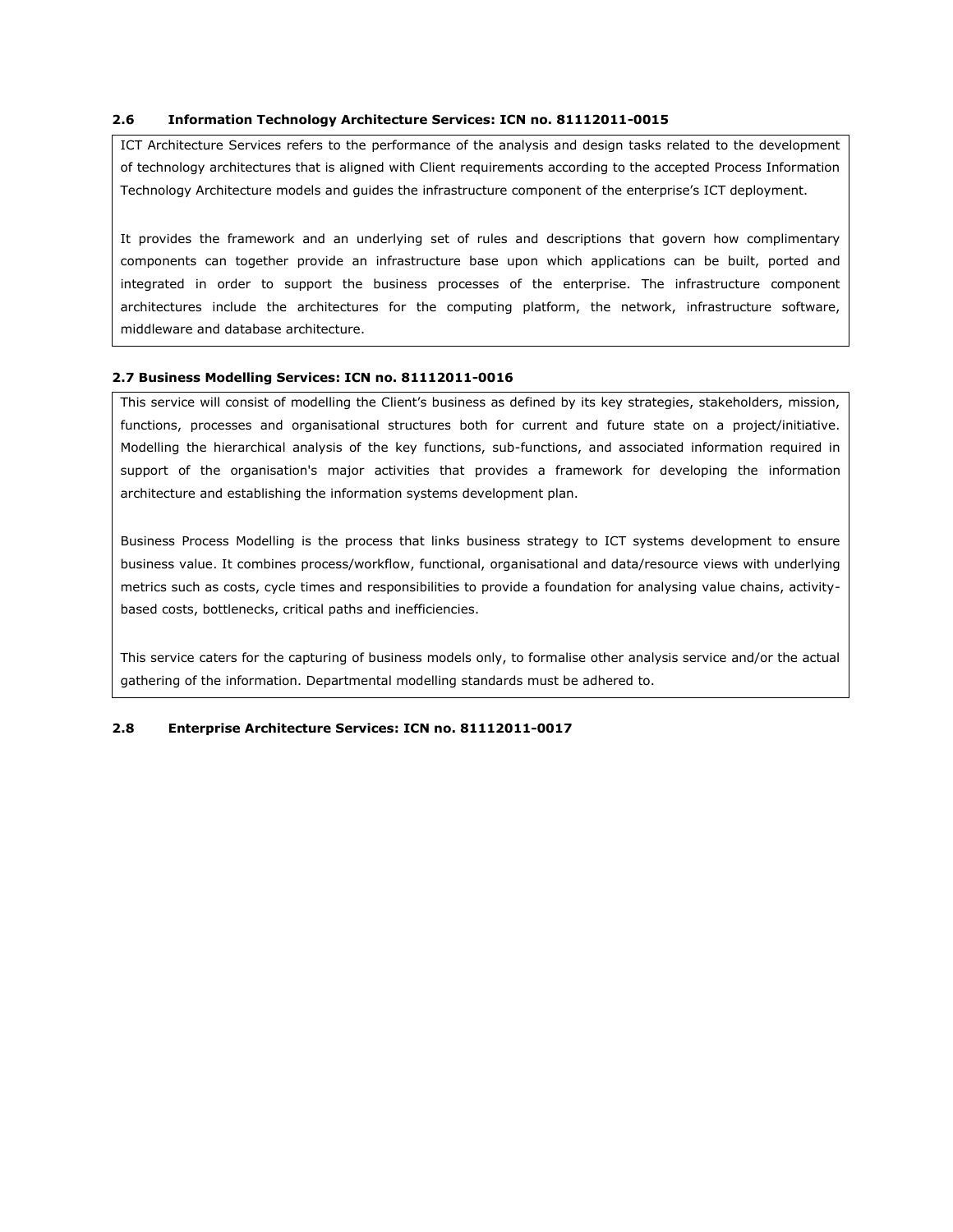EA Services is the practice of applying a comprehensive and rigorous method for describing a current and future structure and behaviour for an organisation's processes, information systems, personnel and organisational subunits, so that they align with the organisation's core goals and strategic direction. It relates broadly to the practice of business optimisation in that it addresses business architecture, performance management, organisational structure and process architecture as well.

In terms of information systems, the EA is a strategic information asset base that defines the overall structure of the business, the information and technologies necessary to support the business, and the transitional processes (i.e. migration plans and configuration management) necessary for implementing new technologies in response to changing business needs. It provides a framework and foundation upon which an organisation can use ICT to address business objectives and gain competitive advantage.

Practice of EA involves developing an architecture framework to model and describe the following:

the "as-is" (current state);

the "to-be" (desired future state); and

the "migration plans" to guide the enterprise from the current state so the desired future state.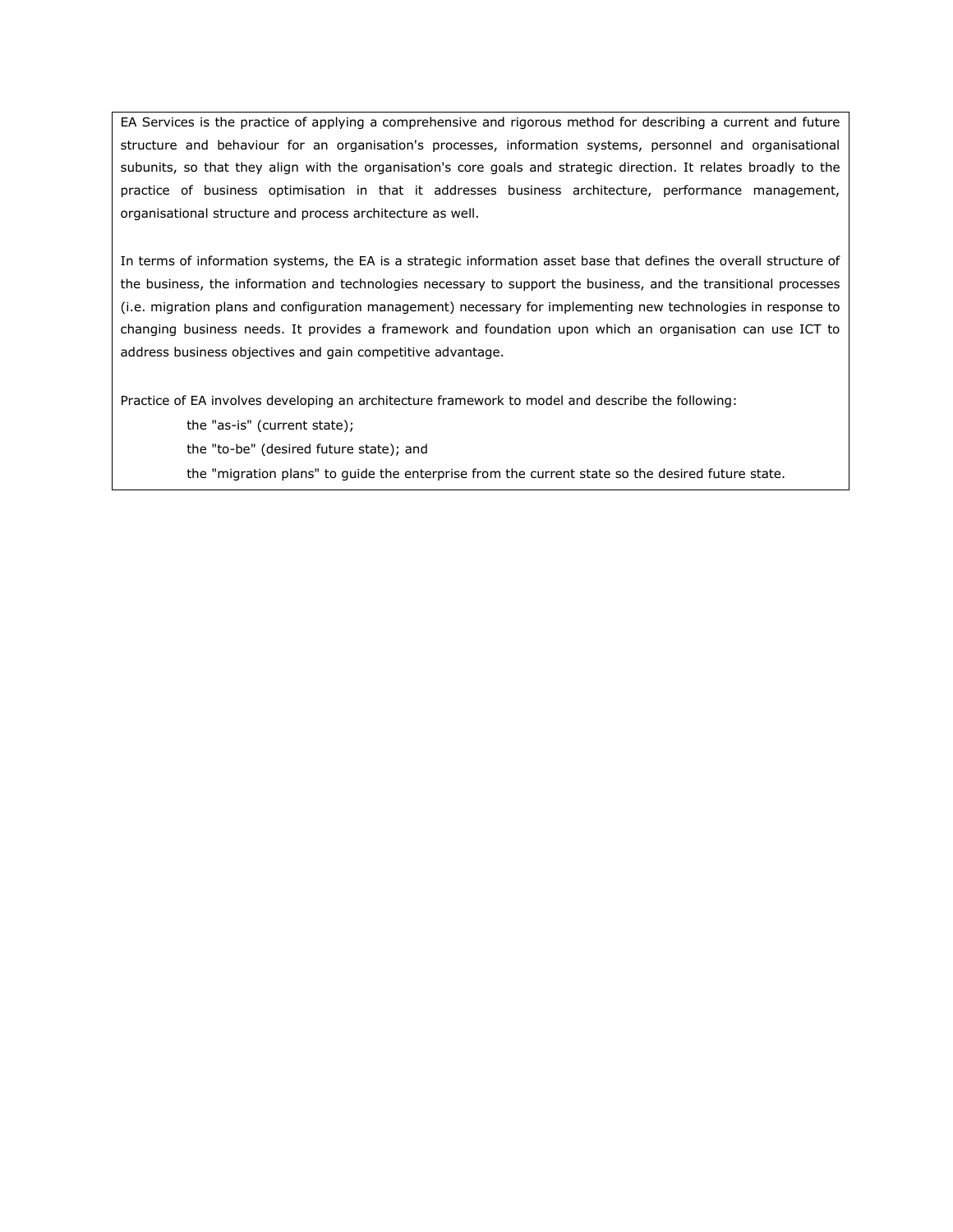# **3 BUSINESS SOLUTIONS DELIVERY SERVICES**

The business solution delivery will encompass all disciplines within the solution development/delivery lifecycle, from design to implementation phases. The service can consist of any one or more or all of the services as listed, but related to the business solution delivery.

## **3.1 Business Solutions Delivery Services**

The business solution delivery will encompass all disciplines within the solution development/delivery lifecycle, from design to implementation phases. The service can consist of any one or more or all of the services as listed, but related to the business solution delivery.

## **3.2 Systems Analysis and Design Services: ICN no. 81112011-0018**

The System Analysis and Design Services will encompass those skill sets associated with the formulation of functional and/or technical design specifications for ICT solutions. Such specifications will normally be done within the user requirement specifications and in compliance to the Information Technology; information and business architectures defined for the solution.

## **3.3 Business Solution Development: ICN no. 81112011-0019**

Business Solution Development is defined as the physical development, customisation, integration or packaging of an ICT solution, using a predefined technical architecture framework and performed within the application development toolsets and standards.

Skill sets required for this group will vary based on the methodology applied for the solution development and the specific technology applied.

## **3.4 Business Solution Certification/Accreditation: ICN no. 81112011-0020**

Certain business or ICT solutions require certification in terms of compliance to applicable standards, norms or practises, or may require accreditation by specific external bodies, committees, etc, before such solutions can be operationalised. The service may require the involvement of a number of specialists, specialising of specific component of the solution or the support practise in a whole, but mainly focussed on the technical correctness of the solution, rather that the educational/business value thereof.

#### **3.5 Business Solution Maintenance: ICN no. 81112011-0021**

Following the successful deployment of the business solutions, such solution need to maintained in the production state. Maintenance activities can range from software corrective, perfective or adaptive maintenance, data maintenance, database maintenance, user maintenance, utilisation monitoring etc.

Skills sets in this group will vary, based on the nature of the maintenance required and can call for a permanent capacity or *ad hoc* involvement based on the policies of the Clients.

#### **3.6 Specialised Business Solutions**

In the area of specialised business solutions, the focus is in obtaining resources with specific expertise, experience or capabilities, rather with a focus on a specific skills set. The list of specialised business solutions can be very extensive as the specific functional domain knowledge is combined with the technical disciplines. The following services are therefore a generic approach to current commonly used areas of expertise but the exact expertise required would be defined when the task directives are issued.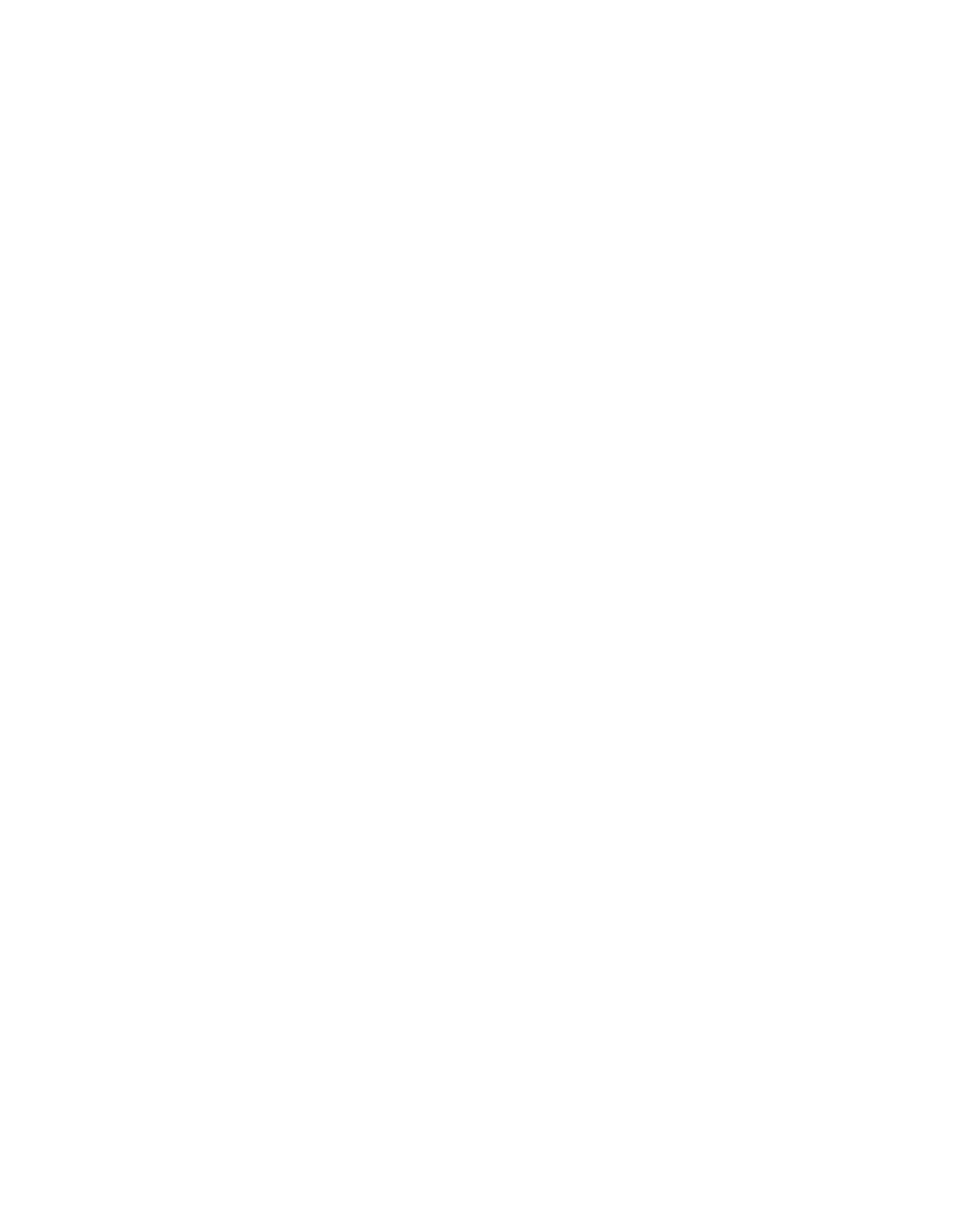#### **3.7 Business Intelligence Services: ICN no. 81112011-0022**

This service will consist of people specialising in the analysis of business information and/or specialising in the packaging of such business information to realise the business value thereof. Expertise can range from data warehousing, statistical analysis, to mere information valuation based on operation business knowledge. This skills group will focus on the presentation of the business information on knowledge level and to group such intelligence based on the business value and business impact.

#### **3.8 Geographic Information Management Services: ICN no. 81112011-0023**

The Geographic Information Management Services have been available for a number of years, especially with Government departments being dependent on the information for their operational existence. The wider availability and commercialisation of spatial data and the recent establishment of governing bodies for information sources and standards within Government, has exponentially increased the availability of GIS data sets and assets. With the availability the demand for such resources has increased considerably, and with it the requirement for skilled resources specialising in the acquisition, decomposition and analysis of spatial data into usable layers of information.

#### **3.9 Document and Image Management Services: ICN no. 81112011-0024**

Enterprise Content Management (ECM) has become an integral part of the management of business units and departments, in support of business operations, to enable interfacing with external stakeholders and to ensure compliance to appropriate legislation.

The acquisition of information sources into digital mediums and the indexing of such information for reference purpose has become a specialised field. The service will range from the initial consultancy on ECM strategy to the development thereof within a file plan inclusive of back-scanning with a managed workflow defined.

#### **3.10 Knowledge Management Services: ICN no. 81112011-0025**

The basic information management requirements of most departments have grown to a level where information needs to be converted into knowledge databases. Fuelled by staff turnover and as source of business process improvement initiatives, Knowledge Management Services has become a much specialised field. Services can range from analysing information, repacking it, to publishing it in a meaningful structured manner.

#### **3.11 Application Configuration Management Services: ICN no. 81112011-0026**

Application Configuration Management Services centre on the version control of application software in the development, test and production domains. Although increasingly managed by embedded functional offered by most IDE, the actual release management and versioning control in most application/business solution environments remains a challenge, especially for legacy systems.

#### **3.12 Service Delivery (SLA) Management: ICN no. 81112011-0027**

After the initial development and implementation of business applications, an ongoing cycle of corrective and improvement initiatives are launched to ensure that such business applications stay in step with actual business changes. Whereas Service Support Management focuses on the operational reaction times to requests, the Service Delivery (SLA) Management focuses in the committed service levels define to ensure that application change requests are dealt with in the contracted manner by the technical teams.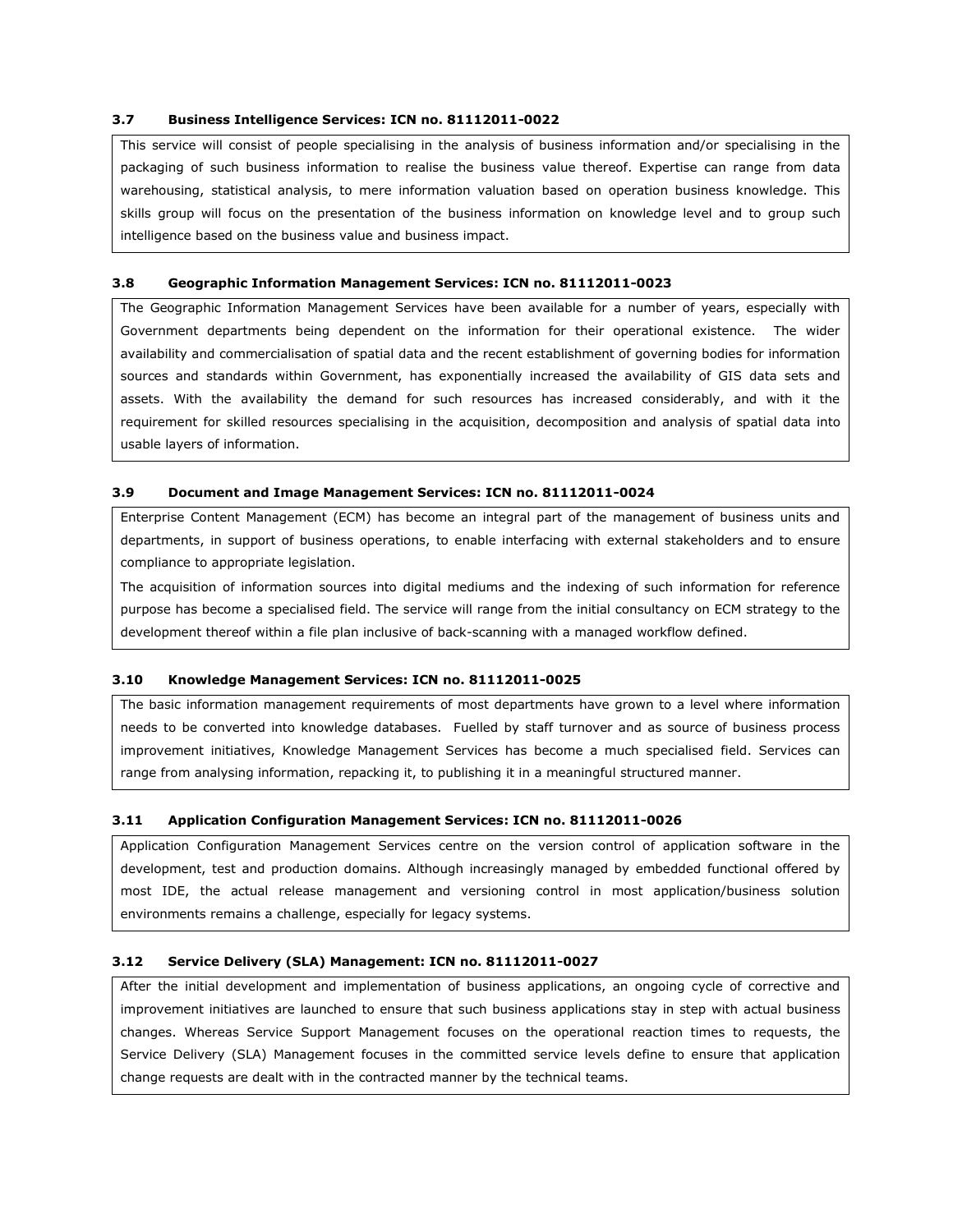# **3.13 Capacity Planning and Availability Management: ICN no. 81112011-0028**

From a business application perspective, regular interventions are required to ensure that sufficient processing and storage capacity is acquired to ensure the operational availability of business solutions. Capacity planning will involve estimating data growth in relation to transaction volumes in a three to five year framework.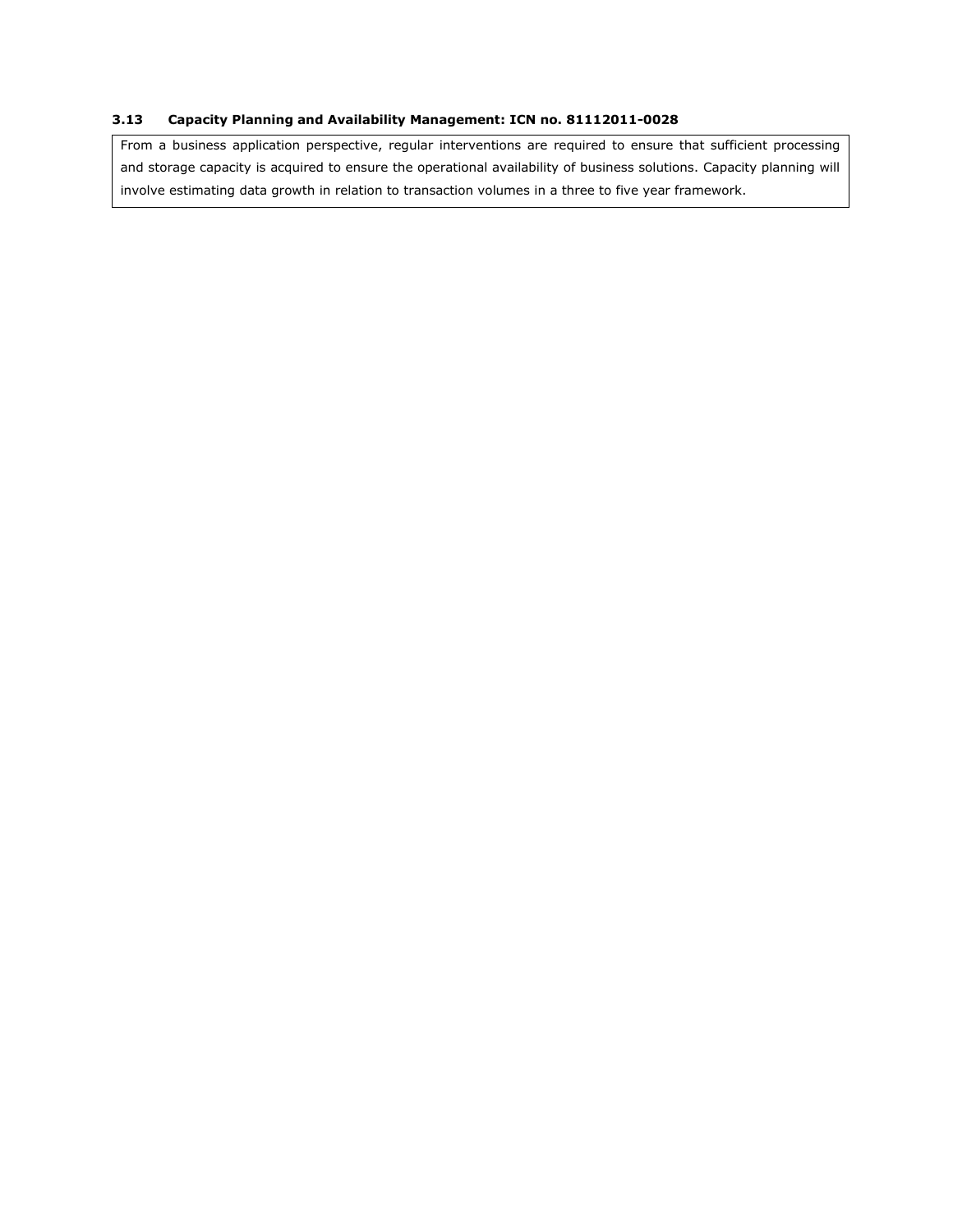## **4. INFORMATION SECURITY SERVICES**

# **4.1 Security Architecture Services: ICN no. 81112011-0029**

Security Architecture Services focus of the definition of technical and information security controls within an architecture that will ensure the protection of such information source against illegal intrusion by unauthorised users. Spanning the application, processing and communication domains, security architecture will define the required policies standard and procedures that need to be followed within a set technology framework.

## **4.2 Business Continuity Consultancy Services: ICN no. 81112011-0030**

This service will encapsulate the following activities to define and implement a comprehensive Business Continuity plan that will include:

- 4.2.1 Impact Analysis due to ICT system unavailability and the definition of remedial actions;
- 4.2.2 development of DRP;
- 4.2.3 maintenance documentation of the DRP plans; and
- 4.2.4 testing of the DRP plans from a business perspective.

## **4.3 Policy Development and Implementation Services: ICN no. 81112011-0031**

Guided by the applicable Information Security legislation and the MISS, departments are responsible to define and implement their own security policies.

This Policy Development and Implementation Services will cater for the consultancy services in terms of the definition of the policies and the initial implementation thereof.

Policies shall be defined within the ISS architecture that will govern the planning and acquisition phases of the systems life cycle, as well as during the change management in the operational phase. The ISS architecture shall specify and verify the framework of technical security mechanisms that is used to implement the security policies throughout all phases of the development life cycle. The documented information security architecture shall specify a set of security mechanisms and supporting standards that can be implemented by system developers. Though the security architecture can address security requirements for individual systems, the objective is to identify generic security requirements across departments and to design generic security mechanisms that can be utilised in a wide range of systems.

ISS policy awareness sessions should be conducted to ensure that all business managers understand the key elements of information security, why it is needed and their personal responsibilities in information security.

ISS policy monitoring controls should be established to oversee the implementation and the compliance to the policy.

## **4.4 Specialised Security Services**

Within the Information Security domain certain areas of expertise exist that may function independently or is monitored independently, depending on the already implemented policy and standards implemented in a domain.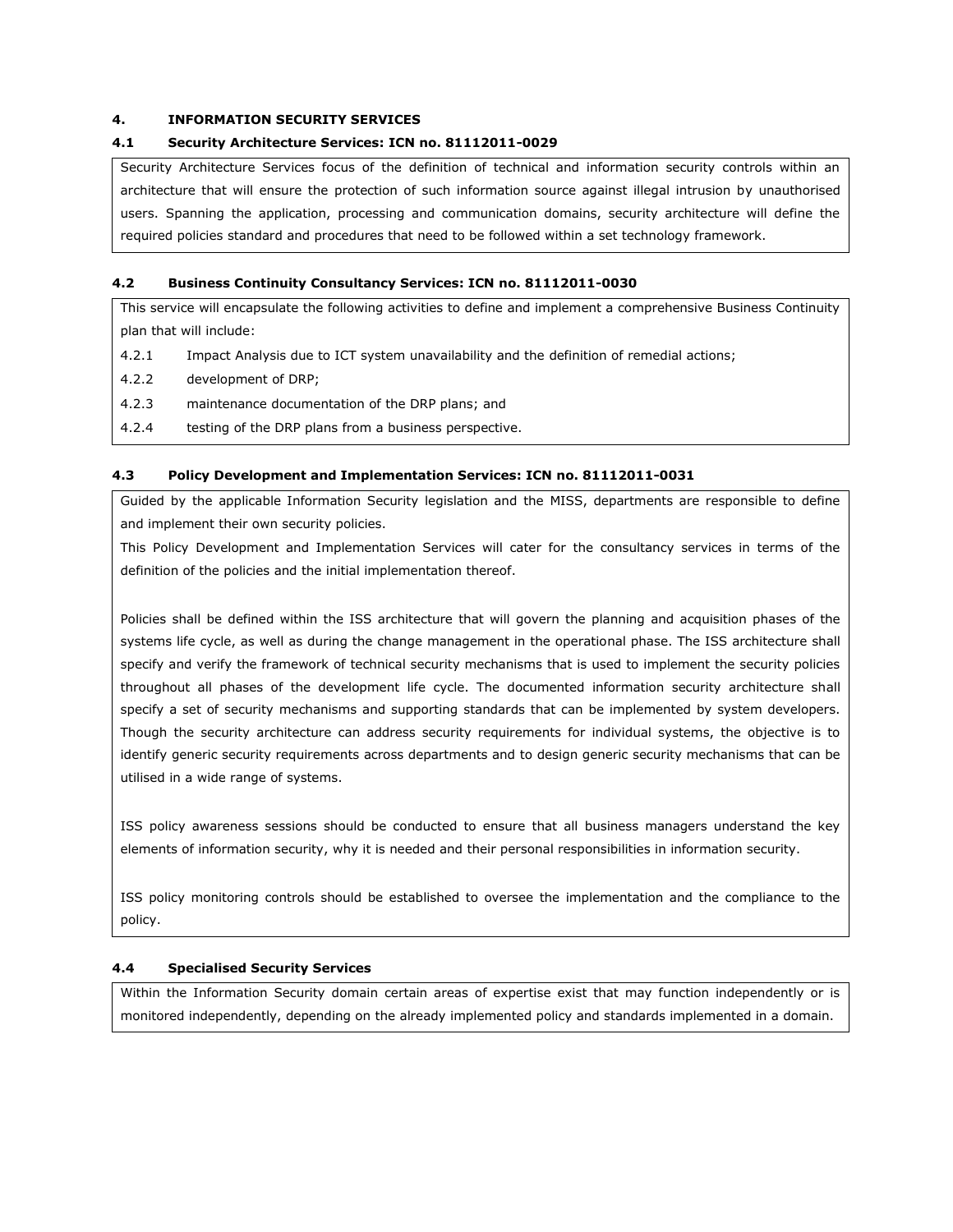# **4.4.1 Access Control Services: ICN no. 81112011-0032**

| This service will cater for the analysis and implementation of ICT based access control solutions, including local |                                                                                            |  |
|--------------------------------------------------------------------------------------------------------------------|--------------------------------------------------------------------------------------------|--|
| and remote access to business solutions.                                                                           |                                                                                            |  |
|                                                                                                                    |                                                                                            |  |
|                                                                                                                    | Activities within this service would typically include:                                    |  |
| 4.4.1.1                                                                                                            | definition and monitoring of operating system access control setting and procedures;       |  |
| 4.4.1.2                                                                                                            | application specific access controls and procedures;                                       |  |
| 4.4.1.3                                                                                                            | user specific access controls and procedures, including user administration (registration, |  |
|                                                                                                                    | passwords and deregistering);                                                              |  |
| 4.4.1.4                                                                                                            | business process access controls and procedures (segregation of duties);                   |  |
| 4.4.1.5                                                                                                            | services access controls and procedures; and                                               |  |
| 4.4.1.6                                                                                                            | data level access controls and procedures.                                                 |  |

## **4.4.2 Identity Management: ICN no. 81112011-0033**

The service of Identity Management revolves around the unique identification and repetitive confirmation of user identification within business process controls.

This service will include the research, development and maintenance (assurance) of identity management mechanisms to ensure that personal identification can be confirmed.

This area of expertise would typically focus on:

| 4.4.2.1 | single sign-on environments for business applications;                                 |
|---------|----------------------------------------------------------------------------------------|
| 4.4.2.2 | biometrics identification of application users (hardware and related software);        |
| 4.4.2.3 | user authentication based on biometric identification;                                 |
| 4.4.2.4 | business process specific authentication requirements (e.g. Biometric confirmation for |
|         | cancellation of sensitive business events);                                            |
| 4.4.2.5 | assessment and reporting on illicit user representation/events; and                    |
| 4.4.2.6 | Public Key Identification and certification.                                           |

## **4.4.3 Physical and Environmental Security: ICN no. 81112011-0034**

Physical and environmental security addressed the access to data centres and other premises where business information or ICT systems are operated.

Typical activities related to this services may be to:

- 4.4.3.1 perform the risk analysis on current security controls;
- 4.4.3.2 assess vulnerabilities and quality assurance processes;
- 4.4.3.3 perform health checks on implemented policies and controls;
- 4.4.3.3 provide risk assessment governance support (procedures and standards); and
- 4.4.3.4 perform regular risk analysis reports functions.

#### **4.4.4 Communication and Operations Security: ICN no. 81112011-0035**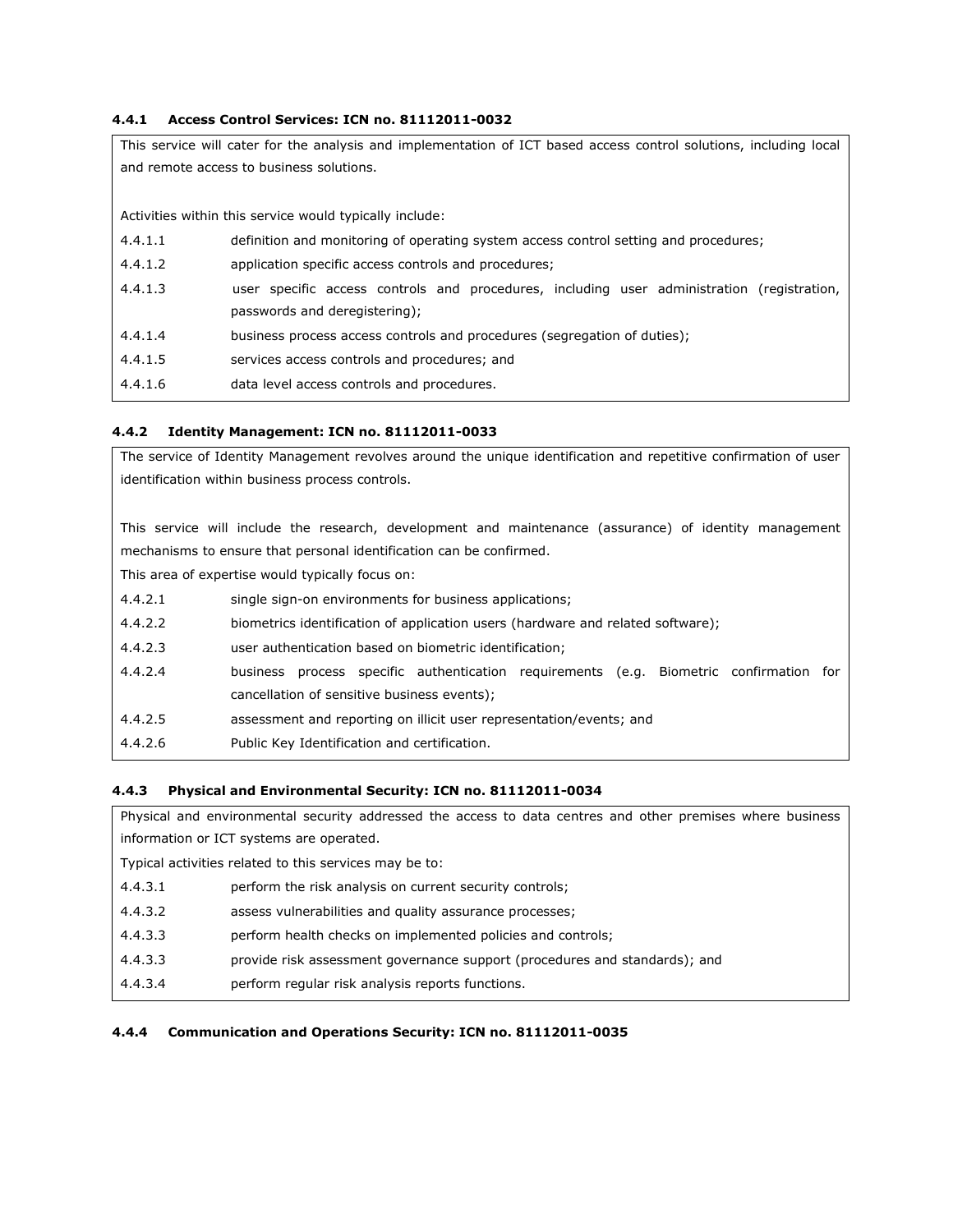| This service will focus on security related to the communication network and within the operations domain. |                                                                                             |  |
|------------------------------------------------------------------------------------------------------------|---------------------------------------------------------------------------------------------|--|
| Responsibilities may include the following:                                                                |                                                                                             |  |
| 4.4.4.1                                                                                                    | install and manage anti-virus products based on departmental standards. Interfaces with the |  |
|                                                                                                            | SITA GCCN may require adherence to some additional SITA standards;                          |  |
| 4.4.4.2                                                                                                    | install and manage web filtering products;                                                  |  |
| 4.4.4.3                                                                                                    | install and manage mail filtering products;                                                 |  |
| 4.4.4.4                                                                                                    | install and manage Public Key Infrastructure; and                                           |  |
| 4.4.4.5                                                                                                    | develop and manage processes, procedures and policies.                                      |  |
|                                                                                                            |                                                                                             |  |

# **4.4.5 Application Security Services: ICN no. 81112011-0036**

This service will include the defining and implementing application specific security controls. Application security may vary based on business requirements ranging from classification of systems and information, to technology specific constraints/enablers.

Application Security Services will focus on the establishment of procedures and standards per technological domain and may oversee the consistence of implementation of such controls.

# **4.5 Business Solution Compliancy Services: ICN no. 81112011-0037**

The Business Solution Compliance Service will focus on the compliancy of business solutions (hardware, software and combinations thereof) to the departmental security policies and standards. Activities may include the following:

- 4.5.1 install Intrusion Detection/Prevention Systems or devices;
- 4.5.2 conduct investigations for compliance;
- 4.5.3 continuously monitor security compliance;
- 4.5.4 conduct network audits;
- 4.5.5 conduct network and/or application penetration tests;
- 4.5.6 install and maintain public domains on security networks;
- 4.5.7 presents specialist security training to developers and users;
- 4.5.8 research and evaluation of security products; and
- 4.5.9 network/computer security incident response and incident management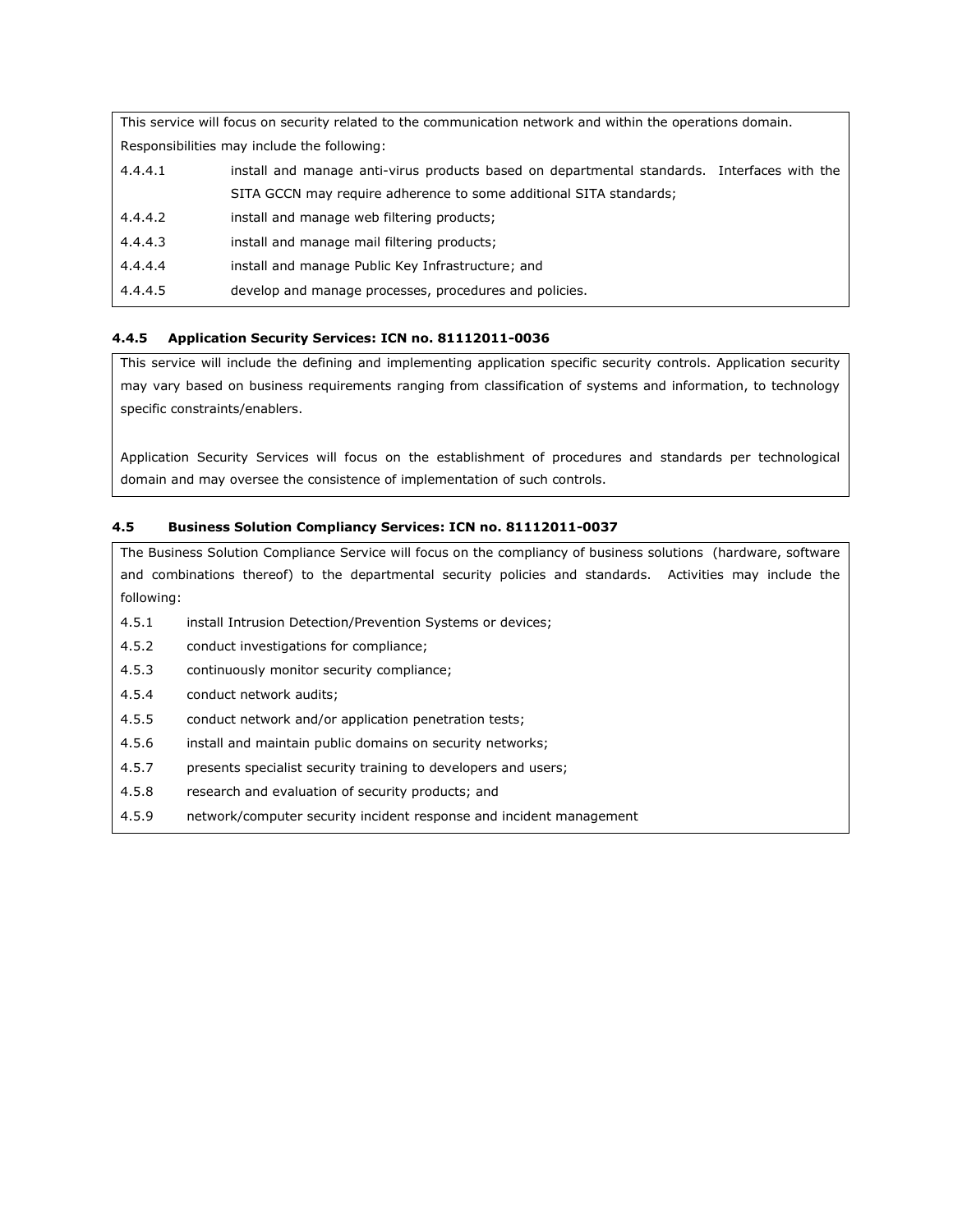# **5. BUSINESS SOLUTION IMPLEMENTATION SERVICES**

Following the development of business solutions, such implementation of the applications into the operational departments may require a dedicated project or a continuous support service from the departmental personnel or dedicated resources appointed for such services.

With the deployment of the applications various preparatory actions are required, ranging from site preparation, to process refinement/changes and the people aspect.

# **5.1 Application/ICT/COTS Training: ICN no. 81112011-0038**

Application, ICT and COTS training in broader terms has evolved with the emerging of new technologies and methodologies.

Whilst concepts like e-learning are increasing in popularity, with continued training where end users may be familiar with the basic business application solutions, new business solutions that impact business process, may be better served with conventional classroom training.

This group will cater for all training interventions in terms of the actual training of end users, which may range from basic computer literacy training, commercial software training or customised/developed business application.

# **5.2 Training Development and Accreditation: ICN no. 81112011-0039**

The specialist area of training development has evolved to improve on the success rate of training interventions. With various speciality areas in developing training material, preparing training methodologies and continually improving techniques, certain standards have been set for the training industry. In order to receive recognition on the credibility of training presented of training material used, formal accreditation by SAQA is required on training courses and material used at formal training sessions. Formal NQF ratings will be given to accredited training interventions.

## **5.3 Application Deployment Support Services: ICN no. 81112011-0040**

With the deployment of new Business Application solutions, business areas often need support in terms of the preparation of business processes and/or data before such solutions can be operationalised.

The correct preparation of system values during the staging phase of deployments often determines the accuracy of business rules applicable to the applications. The conversion of historic data and the migration of existing data sources are often underestimated, leading to invalid baseline for trend analysis or other information required during operations or decision making processes.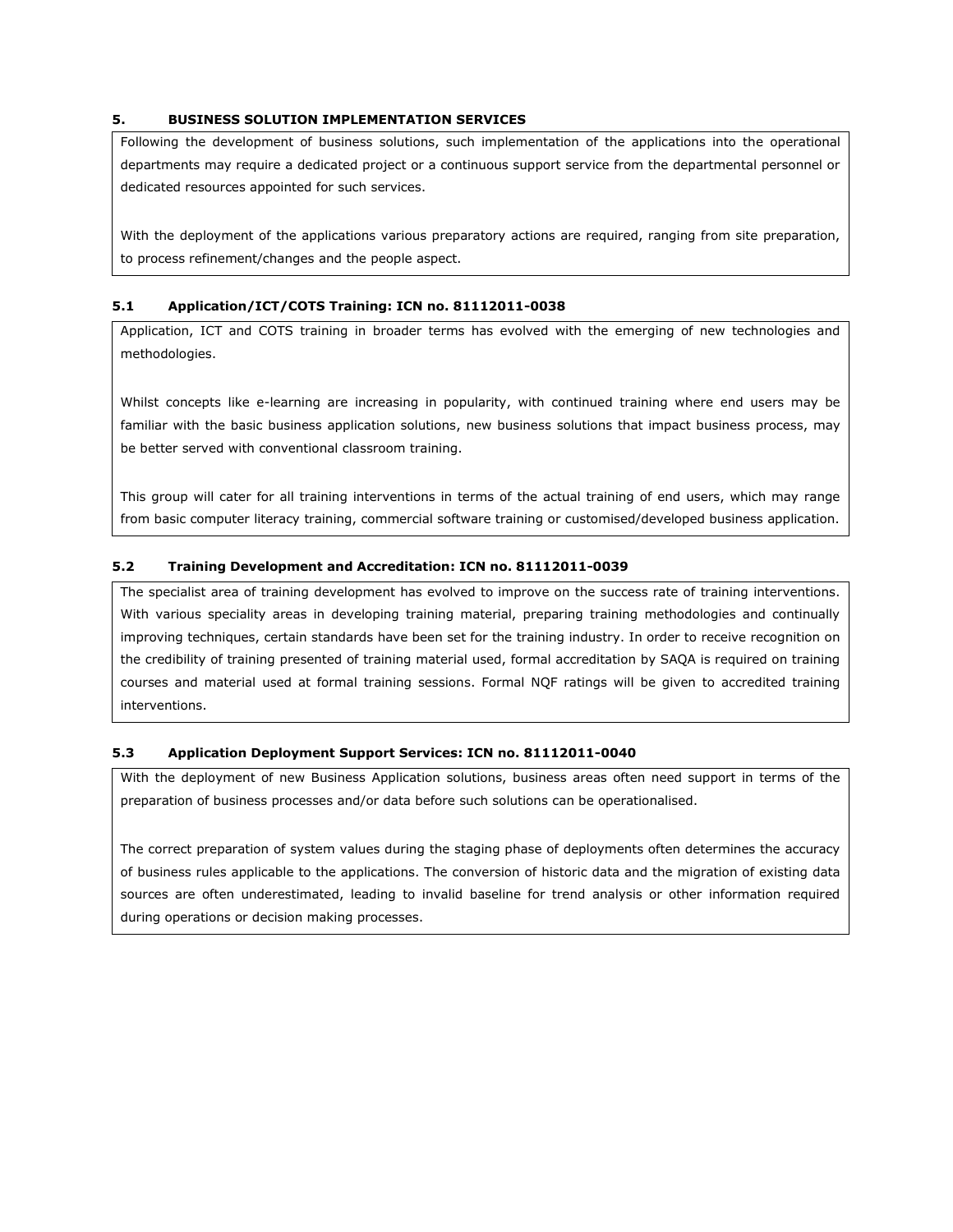## **5.4 Organisational Change Management Services: ICN no. 81112011-0041**

This service focuses on the organisational changes required in preparing for the deployment of new business solutions. Ranging from the basic awareness campaigns and marketing of solutions, change agents are often required to also assist in influencing cultures and perceptions in the organisation. The traditional job security concerns and resistance to change has proven to prolong the deployment periods for applications, if not managed properly.

Skills sets required to manage change will differ per deployment, per user community and per complexity basis of the business application.

# **5.6 ICT Service Support Management**

ICT Service Support Management focuses on the operational support of business applications, ensuring the operational availability of such capability through all elements that may influence the unavailability of the applications for a period in time. The services range from corrective to proactive incident management, depending on the contracted support levels required.

## **5.7 ICT Infrastructure Acquisition Management: ICN no. 81112011-0042**

Planning for the deployment of any business application always coincides with a reassessment of the technical capacity of the ICT infrastructure required, especially in terms of network bandwidth and end user equipment. Although this is a formal deliverable of most development methodologies, executing such planned acquisition will require a dedicated capacity for a period in time.

## **5.8 Operational Procedure Development: ICN no. 81112011-0043**

During the transition phase of any new business application, operational procedures need to be developed and often integrated in terms of on-line help functions as part of the software solutions. Operational procedures also need to be constantly updated as the systems evolve and business benefits materialise in terms of business process improvements.

## **5.9 ICT Service Support Management**

ICT Service Support Management focuses on the operational support of business applications, ensuring the operational availability of such capability through all elements that may influence the unavailability of the applications for a period in time. The services range from corrective to proactive incident management, depending on the contracted support levels required.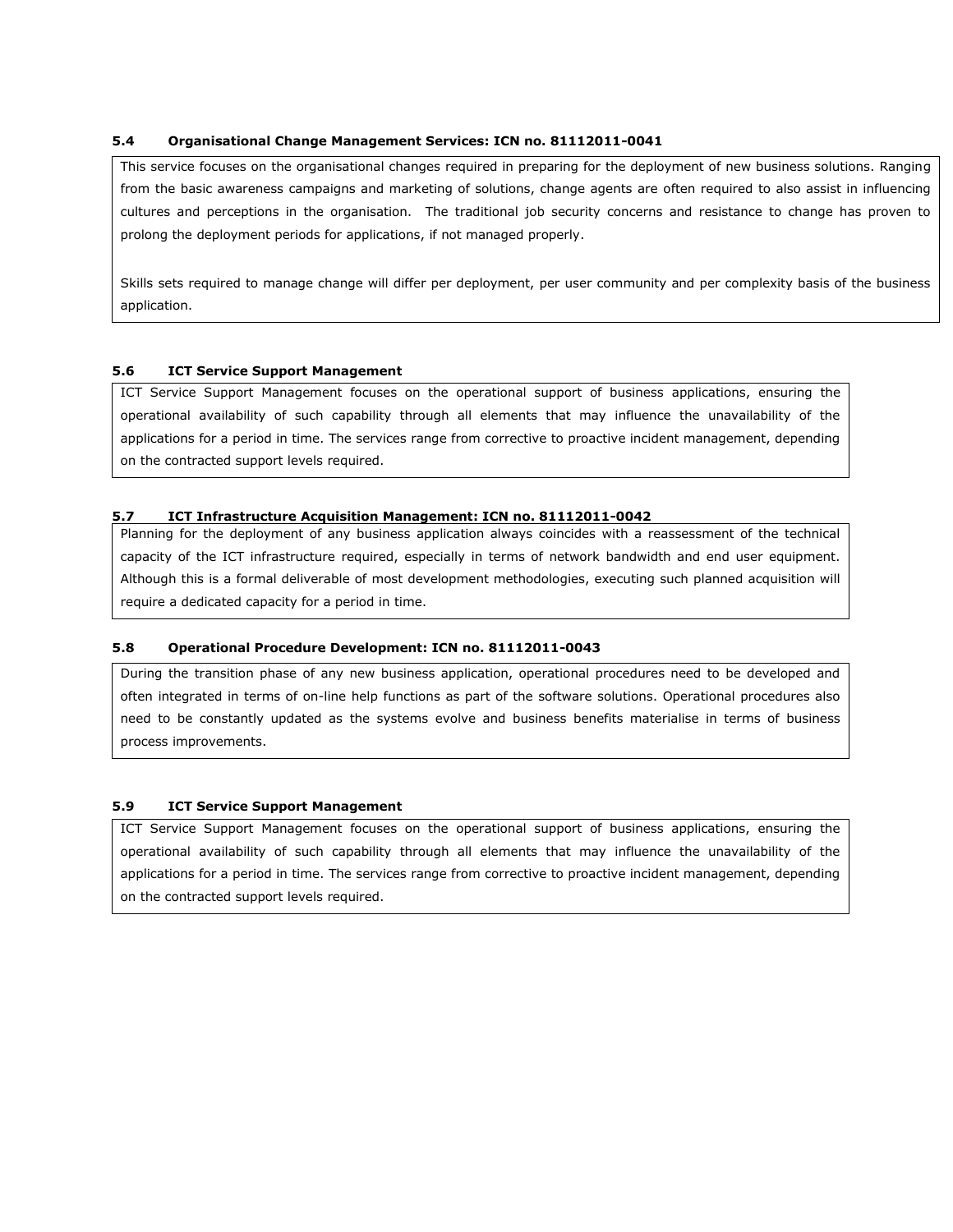#### **6.1 Service Management Centre Services: ICN no. 81112011-0044**

Service Management Centres offers telephony support to all users of business applications, from first line support in terms of direct interventions available to rectify problems, to remote desktop support or the dispatching of technicians for onsite support.

Depending on the placement of the service management centres in relation to the user base, remote support may be availed in order reduce reaction times. A strong focus will also be on establishing proactive monitoring capabilities.

The group will not cater for the establishment of such call centre capability, but rather the contracting of skill sets in support of existing facilities.

## **6.2 Service Level Management: ICN no. 81112011-0045**

Service Level Management within the service management centre consists primarily of the monitoring of performance of SMC Operators in relation to the services level as contracted to with such a centre. Measuring and monitoring calls from receipt to conclusion, service level management will address exceptions, escalations and reporting on performance.

## **6.3 Problem Management: ICN no. 81112011-0046**

For each service request received, a proper root cause analysis must be done to determine the position of such problem within the value chain of the larger service delivery.

Recommendations will be made for preventative measures to be implemented and resolutions will be published to a knowledge base for future reference. In addition to reactive analysis, the problem management services will also address the proactive identifying of areas that can impact on current service support as well as the analysis of trends that could highlight improvement areas.

#### **6.4 Incident Management: ICN no. 81112011-0047**

For all incidents reported via the service management centre, incident management aims to restore of such ICT services with minimal disruption on business.

Mainly responsible to monitor and track requests in line with predetermined SLAs to effectively and efficiently improve service delivery to the customer.

Incident Management also facilitates escalation management in line with predetermined SLAs. Provides online management and operational reports to facilitate corrective and preventative action.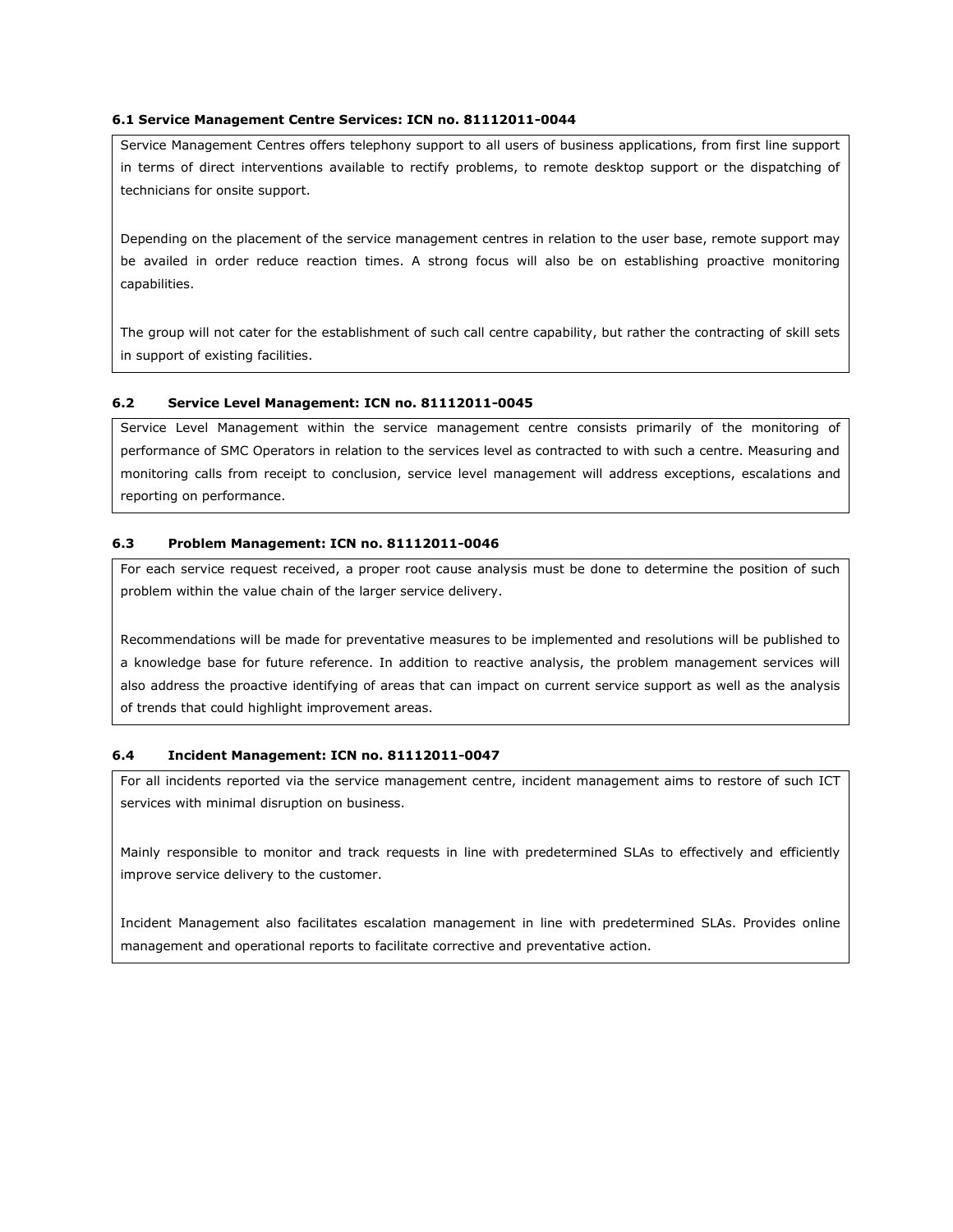#### **6.5 ICT Configuration Management: ICN no. 81112011-0048**

This service will consist of the integration of ICT assets and the configuration of such asset configuration info into the Service Management Centre or Help Desk systems.

Resources will be responsible to establish and to maintain records with respect to relationships between ICT elements involving hardware, software and associated applications. Specialised skills in terms of networks, desktop and application knowledge will be required.

## **6.6 Performance and Capacity Management: ICN no. 81112011-0049**

Performance and Capacity Management is directly related to the business requirements by ensuring that sufficient capacity is available at all times and is involved in incident resolution and problem identification for those difficulties relating to capacity issues.

Capacity management should also be actively involved in evaluating all changes, as a change could very easily have an adverse effect on the capacity and hence performance of the system. This includes managing the cumulative effect on capacity of changes over a period of time.

Performance management's aim is to enable meeting service level commitments for support levels, transaction volumes, turn-around times, and resilience and response times.

## **6.7 Change and Release Management: ICN no. 81112011-0050**

Change and Release Management will cater for the analysis and communication of the impact of any changes to hardware, software and applications that will influence the formal operational availability and functionality of services. Changes will normally be centrally defined, evaluated and approved prior to implementation. Change management may be managed through Cross Functional Change Advisory Boards if fulltime resources in all disciplines are not secured.

## **6.8 DATA CENTRE SERVICES**

Data Centres Services encapsulates the hosting of mainframe, servers, printers, network front-end processors and other peripherals in a controlled environment. The controlled environment includes the physical security of such environment, the infrastructure support in terms of temperature control, fire prevention, disaster recovery and other mechanisms to secure such operating environment. Services in this group include all disciplines required to establish, maintain and operate such data centres. This service will not cater for the outsourcing of such capacity, but merely securing certain groups of skills for the operation of such data centres.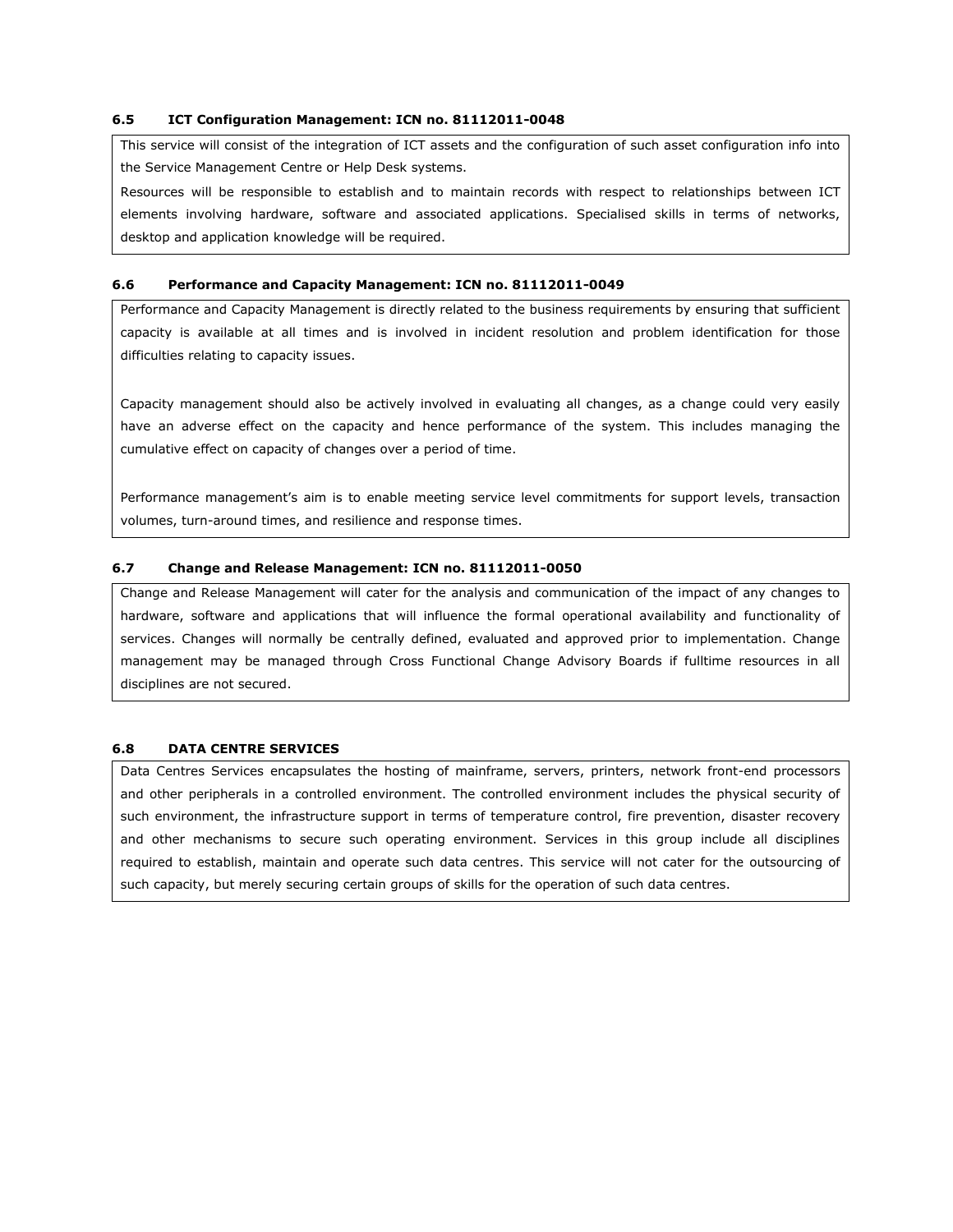## **7.1 Data Centre Architecture Planning and Design: ICN no. 81112011-0051**

The planning and design of Data Centre Architectures and the maintenance thereof will address the following key components, which will vary in terms of the complexity depending on the business requirements for the operational capability:

- 7.1.1 data centre processing requirements;
- 7.1.2 centralised data processing services;
- 7.1.3 hardware and software configuration;
- 7.1.4 maintenance procedures for hardware according to the OEM specifications;
- 7.1.5 data centre environmental and occupational safety plans;
- 7.1.6 definition of physical security management; and
- 7.1.7 to define data security management controls for all production data.

# **7.2 Disaster Recovery and Business Continuity: ICN no. 81112011-0052**

The Disaster Recovery and Business Continuity Service will include the following consultancy services:

- 7.2.1 development and/or maintenance on an extensive mainframe disaster recovery plan designed to recover the functionality of the Data Processing Centre and to re-establish according to the priority list of the disaster recovery plan in the event of the loss, up to the end of the capacity used for disaster recovery;
- 7.2.2 development a disaster recovery procedure for the midrange and mainframe applications;
- 7.2.3 planning and execution of bi-annual disaster recovery exercise to ascertain whether application recovery procedure can be practically implemented within the specified requirements and time constraints; and
- 7.2.4 facilitating the integration of the DRP plans and procedures with other DRP plans (e.g. Network) to form a holistic DRP capability.

# **7.3 Printing Services: ICN no. 81112011-0053**

This Printing Services group will consist of the processing of large batch related printing services, consisting of the following:

- 7.3.1 large batch job printing services (e.g. reports, pay sheets);
- 7.3.2 forms design for pre-printed stationary of predefined communication media;
- 7.3.3 sorting and despatching of printed material;
- 7.3.4 coordination of maintenance on all lasers and line printers; and
- 7.3.5 control over face-value forms.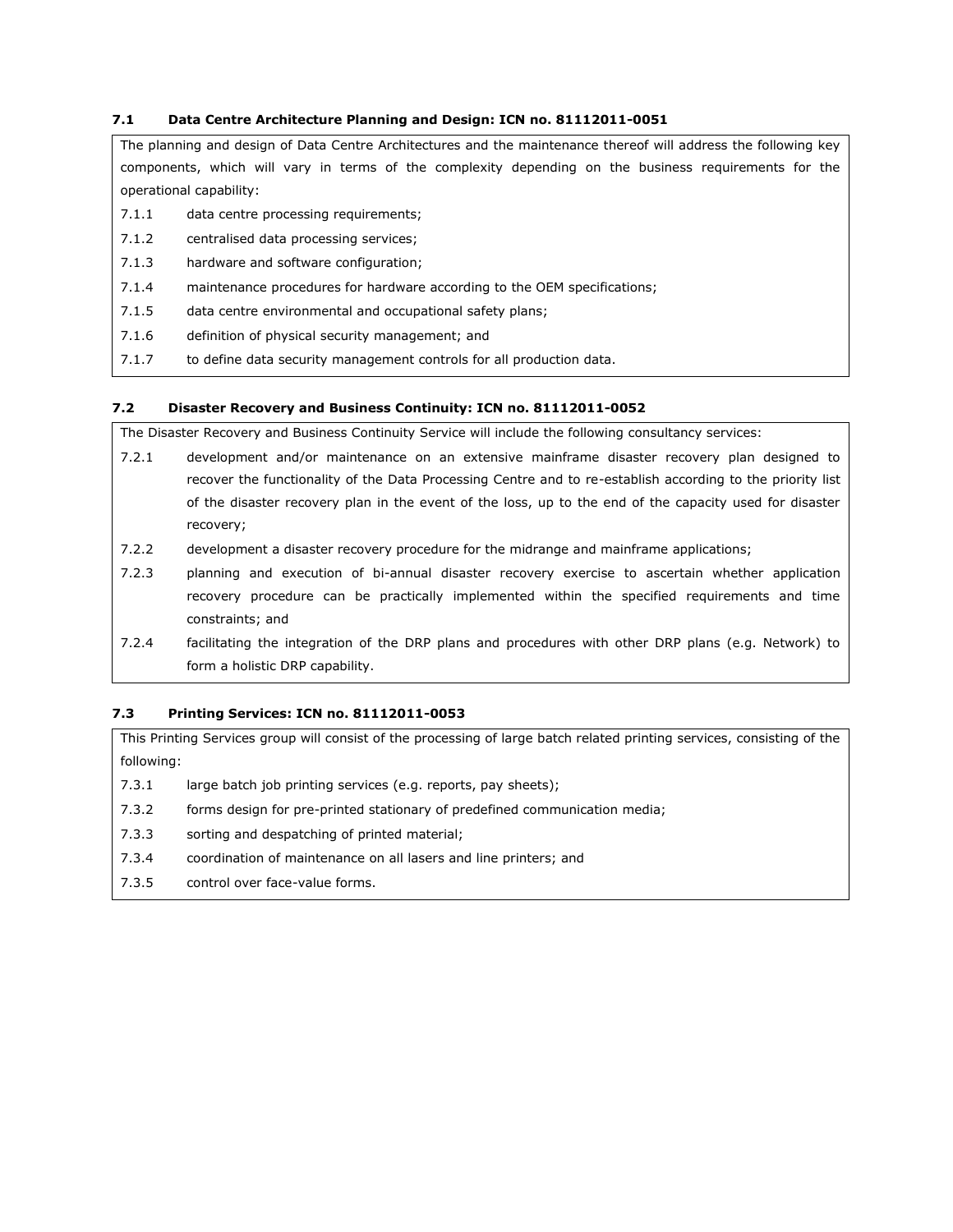## **7.4 Software Support and Maintenance: ICN no. 81112011-0054**

Software Support and Maintenance services is focused on the operating software and will include the following key services:

- 7.4.1 maintaining software configuration records;
- 7.4.2 maintaining software version control;
- 7.4.3 implementing new versions of the operating systems (including planning operating system installation, testing, adaptation, training, deployment and adaptation of standards or procedures);
- 7.4.4 providing back up recovery of the operating systems;
- 7.4.5 controlling the operating system's configuration;
- 7.4.6 configuring and installing third party products; and
- 7.4.7 optimising the operating systems.

#### **7.5 Database Support and Maintenance: ICN no. 81112011-0055**

The Database Support and Maintenance service will consist of two key components, being Application DBA services and DBMS support services. Mutually exclusive the typical services in each grouping are as follows: 7.5.1 **DBA application support:** 7.5.1.1 support and consultation to development staff throughout the application development cycle; 7.5.1.2 modelling and normalising data contained in the DBMS; 7.5.1.3 physical design of databases according to database and environmental constraints and the implementation thereof; 7.5.1.4 creating and maintenance of a data dictionary; 7.5.1.5 monitoring and advise on the effective use of the DBMS and related tools; and 7.5.1.6 optimising the database access. 7.5.2 **DBMS support:** 7.5.2.1 installation, testing, tuning and deploying version and revision of DBMS software; 7.5.2.2 maintaining, revising and upgrading DBMS software; 7.5.2.3 providing back-up and recovery mechanisms; 7.5.2.4 managing the database administration; 7.5.2.5 verifying database designs prior to implementation; 7.5.2.6 providing first line technical support to application development staff and operational staff; and 7.5.2.7 implementing technical manual guidelines for system migration and development activities.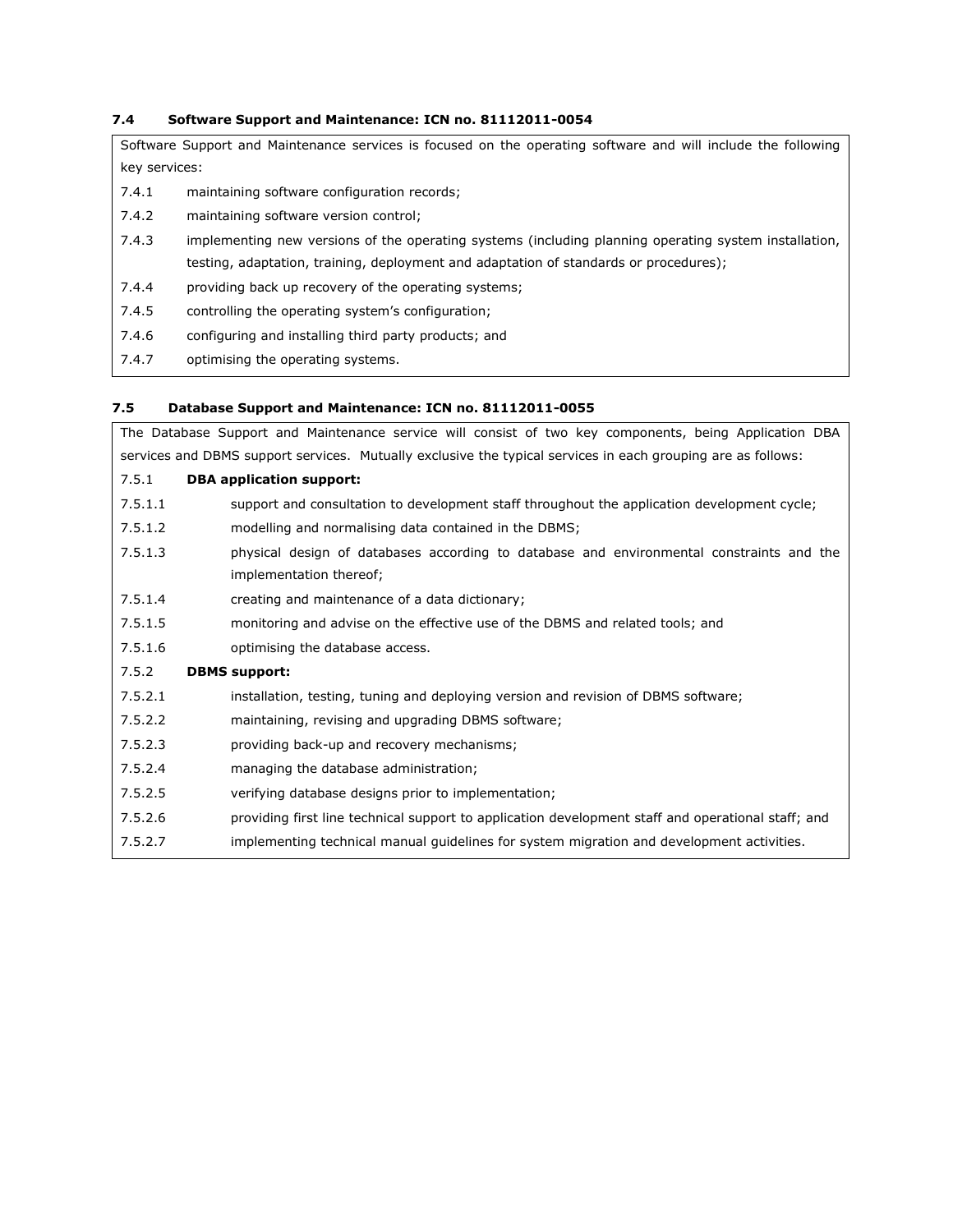#### **7.6 Data Centre Operations: ICN no. 81112011-0056**

This group of services will ensure the optimal availability of mainframe, midrange servers and peripheral devices, including the applications and operating software of such devices.

Typical associated tasks will include:

- 7.6.1 scheduling/planning of operational and batch tasks and the monitoring thereof;
- 7.6.2 workload balancing for optimal performance of processors;
- 7.6.3 development of job control software;
- 7.6.4 operating and monitoring of storage media (local and remote);
- 7.6.5 operating and routing of line- and laser print output;
- 7.6.6 performing of housekeeping procedures; and
- 7.6.7 identify, evaluate, escalate and respond to hardware, software and application software errors and problems.
- 7.6.8 Skills sets may include the actual operating staff, supervisors, production planning and management resources.

## **8. COMMUNICATION NETWORK SERVICES**

All services associated to the GCCN and contracted VPNs must be rendered by SITA as intended in the SITA Act and in terms of existing agreements.

SITA tenders were published for the establishment and maintenance of most services related to communication networks. The following tenders (or related replacement tenders) must be used to acquire the services of contractors for the services as intended in terms of engagement models of such tenders:

- a) Networking design, data and voice cabling installation, extension and maintenance thereof on the local area networks.
- b) LAN and WAN Maintenance.
- c) Supply and Installation of LAN and WAN Equipment*.*

This group of services is intended for the sole use of the Client who has not transferred their private telecommunications networks and value-added network services to SITA.

This group will therefore consist of services related to the maintenance support services and management of already established wide area networks, virtual private networks, telecommunication services and related services offered in such domain.

This category caters for appointing certain grouped skills with a focus of managing the contracting of services and service delivery of suppliers in terms of Tenders as per par a up to c above (or replacement tender), or to manage inalienable functions within the ambit of the service group.

Services secured through this tender may not constitute a potential conflict of interest with suppliers appointed in terms of tenders as per par a up to c above.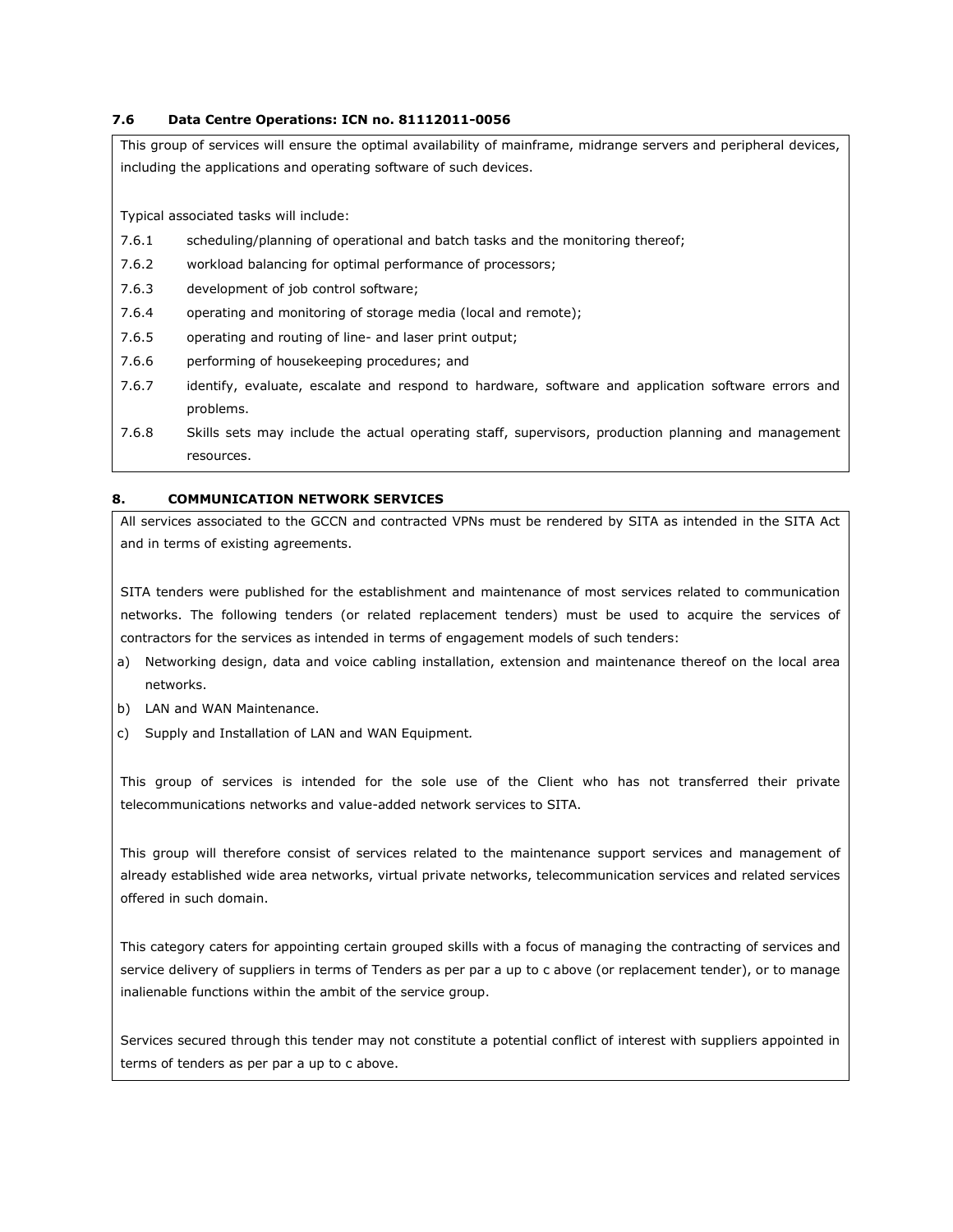#### **8.1 Planning and Design: ICN no. 81112011-0057**

This service will cater for the appointment of specialists in the planning and design of WAN or VPN, to work in consultation or in a quality assurance capacity with suppliers appointed in terms of tender(s) as reference under Table 8 par a – b above.

Services may include:

- 8.1.1 providing consulting services;
- 8.1.2 planning and design of network solutions;
- 8.1.3 formulation of infrastructure provisioning strategies; and
- 8.1.4 monitor external trends in technology solutions.

#### **8.2 WAN/VPN Development and Implementation: ICN no. 81112011-0058**

This service will cater for appointing specialists for the management of WAN and VPN development and implementation services. This service will focus on the specifications for contracting and in quality assurance capacity with suppliers appointed in terms of replacement tenders.

## **8.3 WAN/VPN Maintenance Services: ICN no. 81112011-0059**

The WAN/VPN Maintenance Service will cater for appointing specialists for the management of WAN and VPN maintenance services. This service will focus on the specifications for contracting and in quality assurance capacity with suppliers appointed in terms of replacement tender.

#### **8.4 Network Monitoring and Management Services: ICN no. 81112011-0060**

This service will cater for the appointment of specialists for the monitoring of the utilisation of the network hardware and software. In consultation with the WAN/VPN planning Architects and other network specialists, this service will focus on the interaction and assurance capacity with suppliers appointed in terms of replacement tenders.

#### **8.5 Internet/Intranet Hosting Services: ICN no. 81112011-0061**

In most business solutions areas the development and/or hosting of Internet and Intranet services are dealt with within the Network domain. The hosting, monitoring and the management of the service are done via the converged communications environments. This service does not cater for the development of Internet and Intranet solutions, but merely the hosting of such business solutions within the secure data centre domains.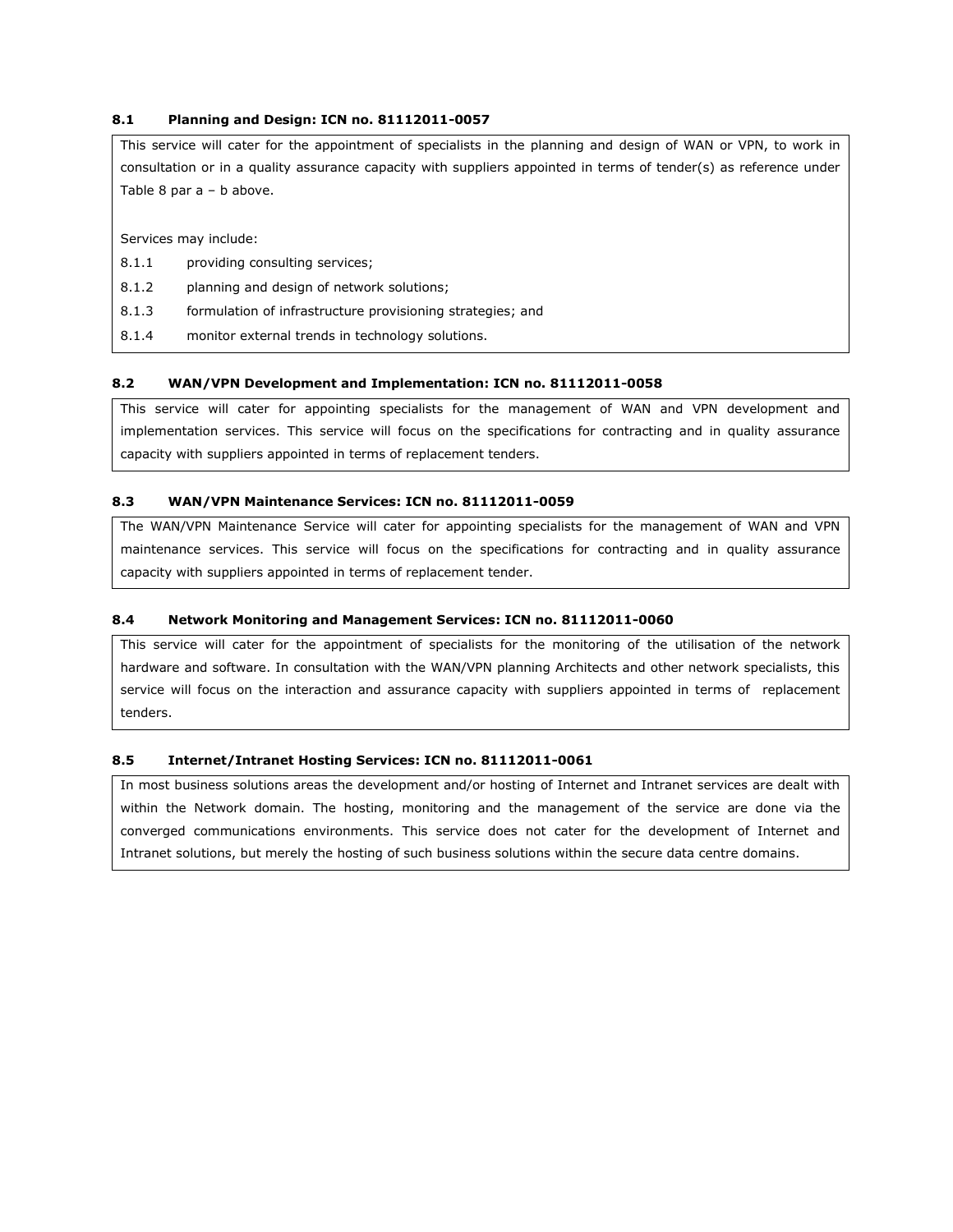## **8.6 Telecommunication Services: ICN no. 81112011-0062**

This service will cater for the appointment of specialists in the planning, design and maintenance of Telecommunication Services which include VoIP technologies, IP Telephony, PABX, Telephone Management Systems, to work in consultation or in a quality assurance capacity with suppliers appointed in terms of tender 385 or 439 or replacement tender.

Services may include:

8.6.1 providing consulting services;

- 8.6.2 planning and design of voice related solutions;
- 8.6.3 formulation of Voice infrastructure provisioning strategies;
- 8.6.4 maintenance and support of Telecommunication environment; and
- 8.6.5 monitor external trends in technology solutions.

## **8.7 LAN AND DESKTOP SERVICES**

The logical grouping of LAN and Desktop services is aimed at providing end user support in terms of the optimal performance and availability of network connected and unconnected workstations, as well as the maintenance of such network infrastructure.

SITA tenders were published for the supply, establishment and maintenance LANs and desktop. The following tenders (or related replacement tenders) must be used to acquire the services of contractors for the services as intended in terms of engagement models of such tenders:

- a) Networking design, data and voice cabling installation, extension and maintenance thereof on the local area networks.
- b) LAN and WAN Maintenance.
- c) Supply and Installation of LAN and WAN equipment.
- d) Seat Management Services for lease or outright purchase of end user workstations.

Services secured through this tender may not constitute a potential conflict of interest with suppliers appointed in terms of tender as per par a up to c above.

#### **9.1 LAN Planning and Design: ICN no. 81112011-0063**

This service relates to designing and planning LAN architectures based on user requirements, with associated Change Management, Capacity Management, Availability Management, Configuration Management, LAN Service Continuity Management, Service Support Plans and Security Management.

Designs will include Integration planning, LAN Management Tools, Database Management and quality assurance; establishing service improvement initiatives as part of local area network management functions, to ensure the improvement of the service.